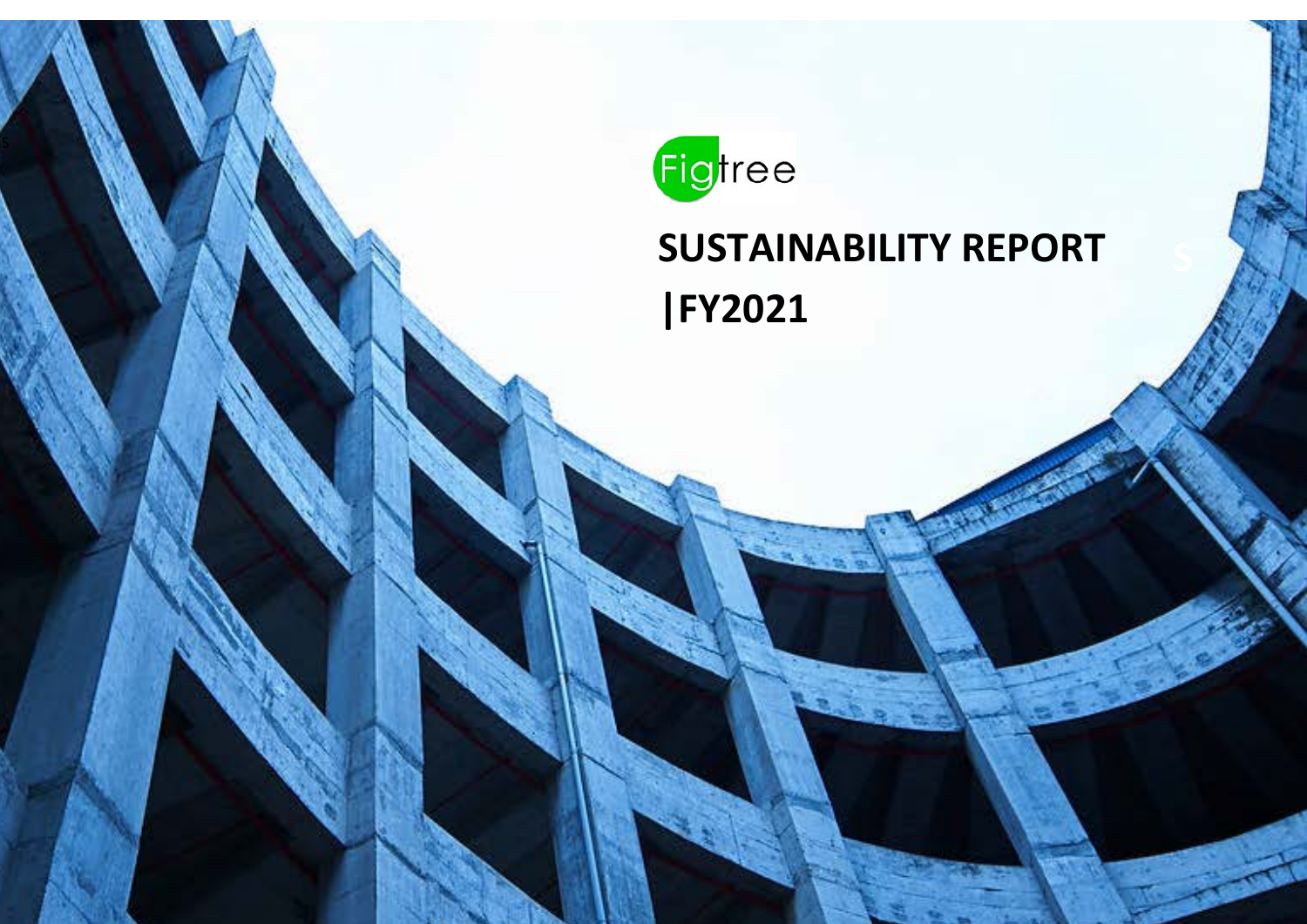

## **Contents**

**02 Message from the Board 14 Economic Performance**

- 
- **09 Governance and Sustainability Approach 23 Employment**
- 
- 
- 
- **04 About this Report 18 Anti-Corruption and Anti-Bribery**
- **06 Organisational Profile 20 Environmental Compliance**
	-
- **11 Stakeholder Engagement 28 Training and Education**
- **13 Material Topics 31 GRI Content Index**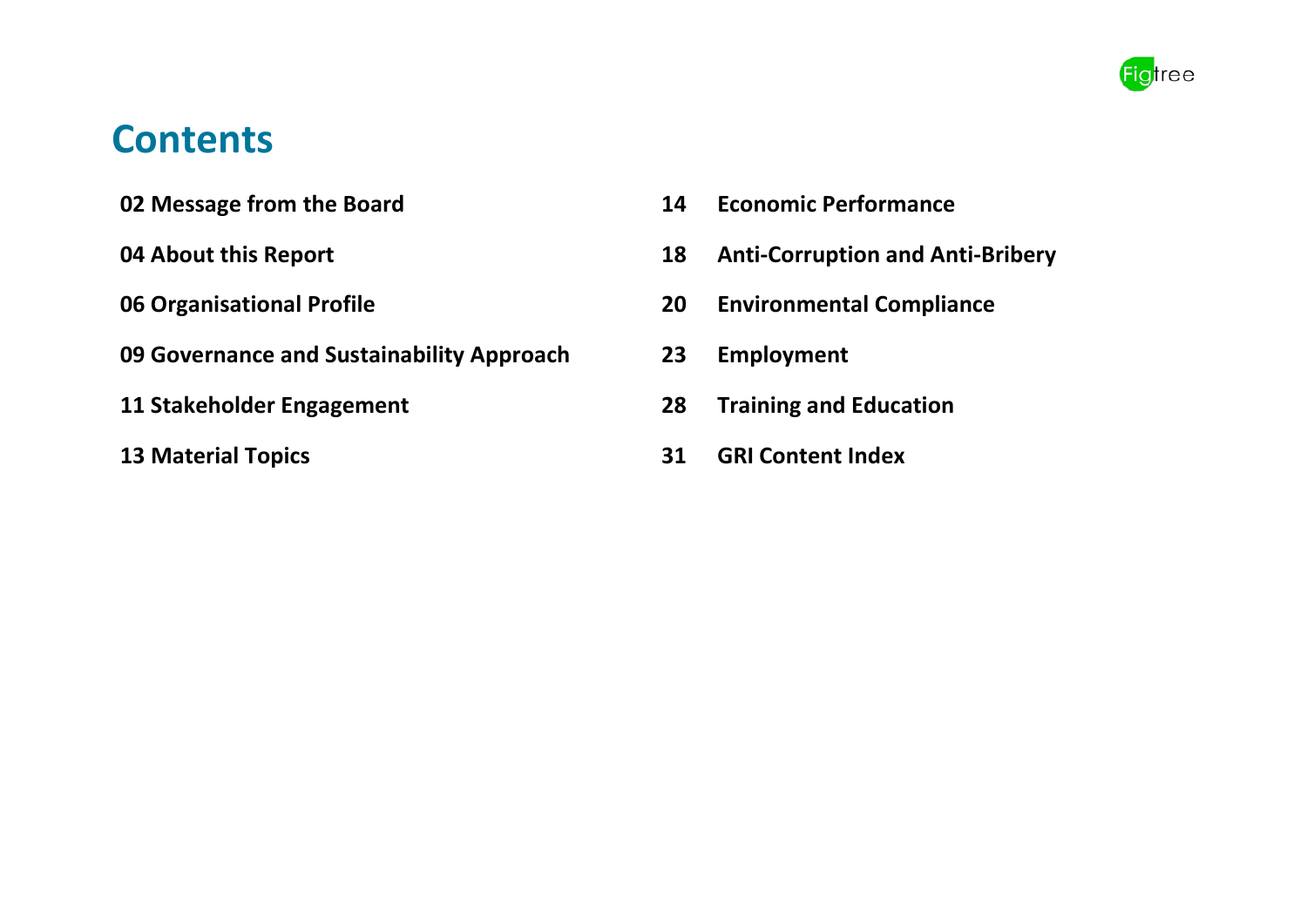

#### **MESSAGE FROM THE BOARD** *DEAR VALUED STAKEHOLDERS,*

We are in our fifth-year of our sustainability reporting journey, and we are pleased to present the Sustainability Report ("**SR**") for Figtree Holdings Limited's ("**Figtree**" or the "**Company**", together with its subsidiaries and associates, the "**Group**"), covering the Financial Year ended 31 December 2021 ("**FY2021**").

The Group remains committed in reporting our sustainability approach in relation to key economic, environmental, social and governance ("**EESG**") objectives. In this report, we aim to communicate our commitment towardsimproving our sustainability efforts and initiatives in FY2021.

We value the importance of aligning our business strategy and operations with a more sustainable future, together with our stakeholders. We recognise that by incorporating sustainability into our strategy, we are better able to meet the interests of our stakeholders, namely our customers, suppliers, employees, investors, regulators and the local community, whilst attaining the longterm success of the business.

#### **FY2021**

We are pleased to announce that during the year, our Group had been awarded a S\$13.6 million design and build contract for an industrial facility in China for Pano (Changshu) New Energy Technology Co., Ltd. The industrial facility is located at the Changshu High Tech Park, Changshu City, Jiangsu Province, China. For this project, Figtree is responsible for designing and building the headquarters and main manufacturing and distribution centre, which includes six storeys of ancillary offices and four storeys of manufacturing space. The construction of the facility commenced in 4Q 2021 as planned.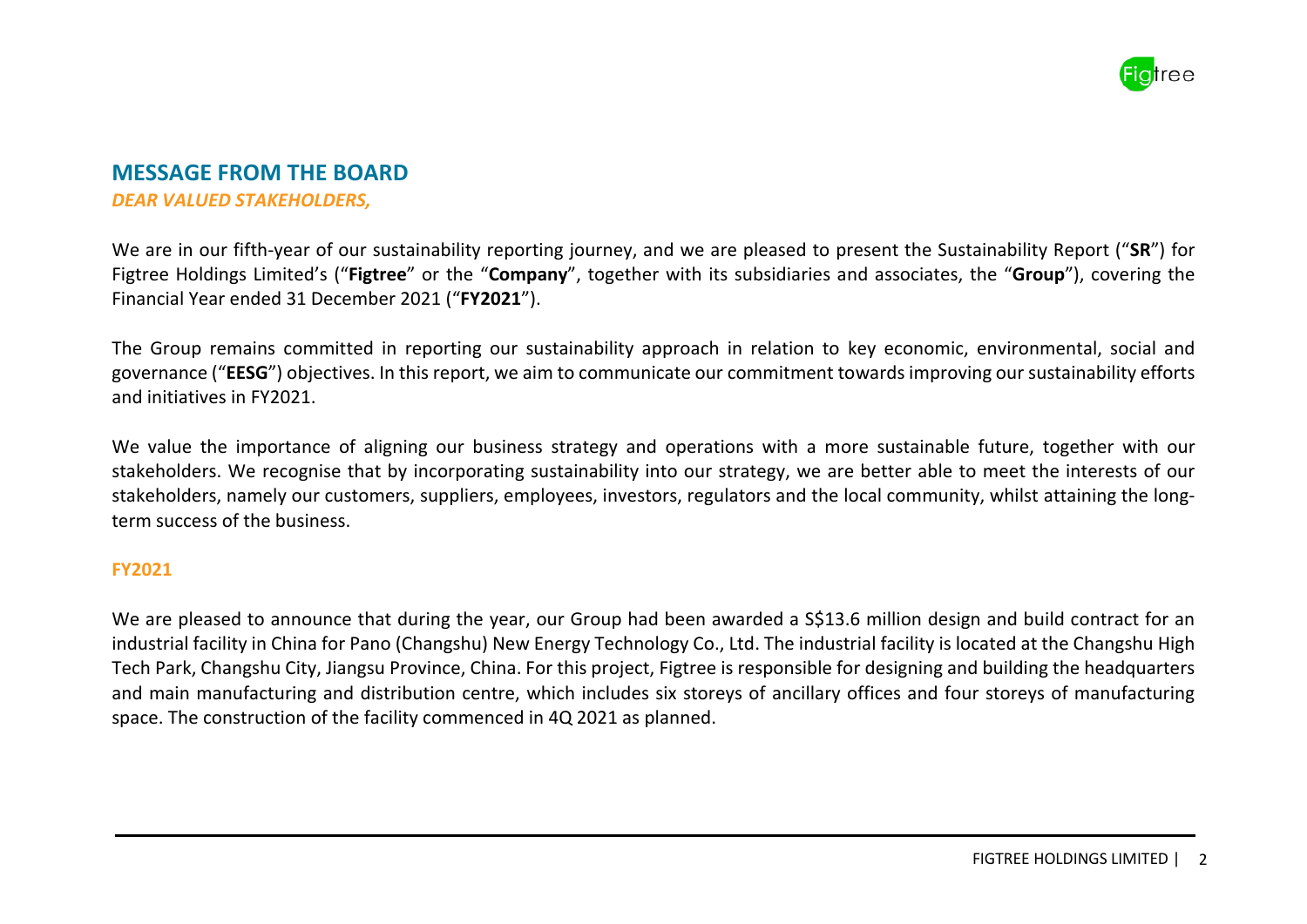

### **MESSAGE FROM THE BOARD (Cont'd)**

#### **IMPACT OF COVID-19**

The prolonged outbreak of COVID-19 has proven to be challenging and had a significant impact on our business operations. With regulations such as border closures, production stoppages, workplace closure, movement controls and other measures imposed by the various governments, our levels of operation were not comparable to pre-COVID-19 levels. As various countries begin to move back to normalcy, the Group continues to prudently observe the prevalent safety measures imposed by the various government regulations to resume work safely. We are cautiously optimistic that more revenue opportunities can be sourced and will continue to be prudent in our spending while recovering from the pandemic.

#### **APPRECIATION**

The Board would like to take this opportunity to express our gratitude and sincere appreciation for your continuous support over the years. We will continue to strive through this pandemic and develop a more sustainable environment for all.

#### *BY THE BOARD OF FIGTREE HOLDINGS LIMITED*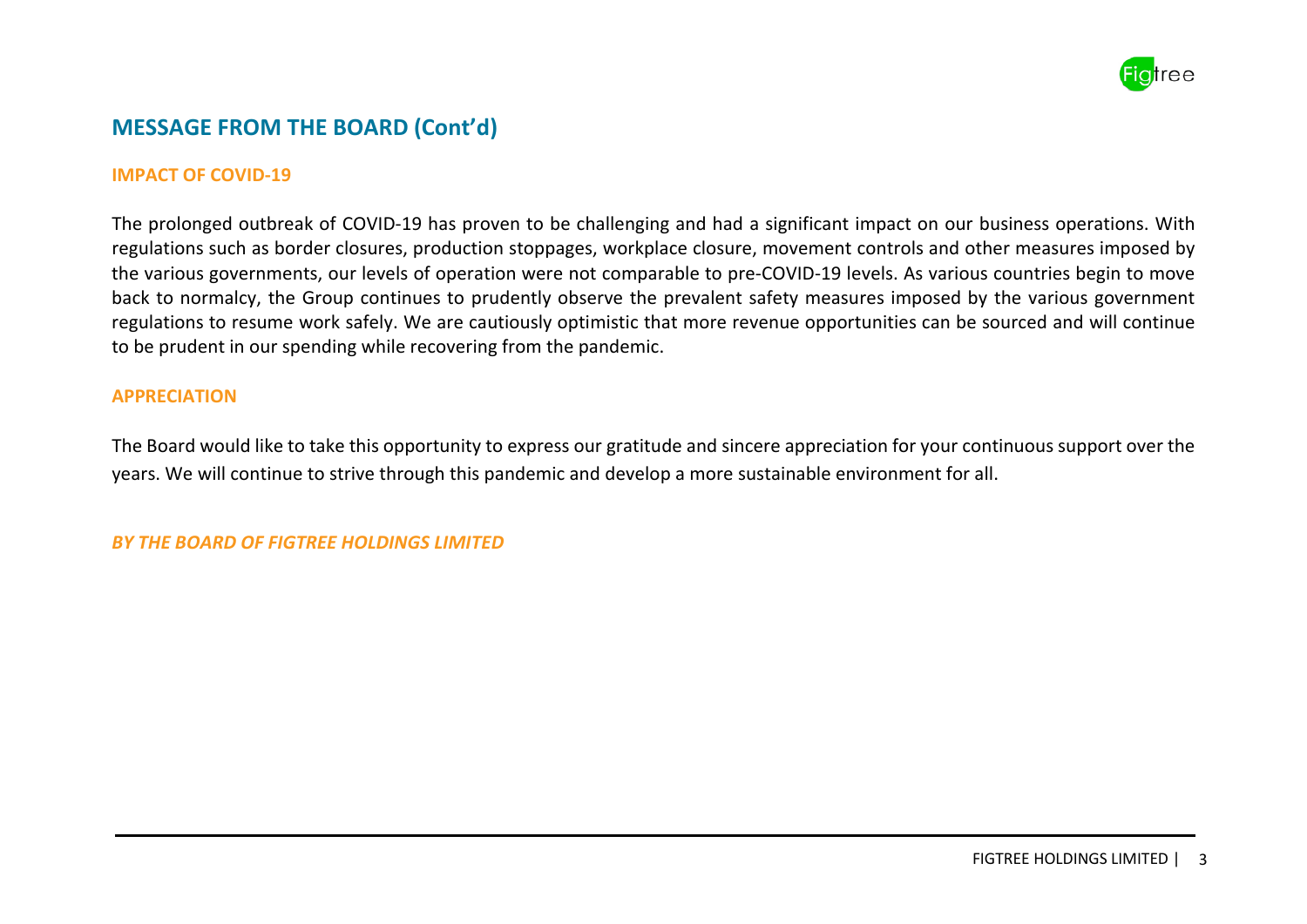

### **ABOUT THIS REPORT**

This report serves to illustrate our ongoing commitment towards sustainability to all our stakeholders, and document our sustainability approach, efforts and performance in a transparent and fair manner on an annual basis. This report encompasses our Group's performance over the EESG aspects of our sustainability programme from 1 January 2021 to 31 December 2021.

This report has been prepared in accordance with the requirements of Singapore Exchange Securities Trading Limited ("**SGX-ST**") Listing Rules 711A and 711B and the latest Global Reporting Initiative ("**GRI**") Standards: Core Option. We have adopted the GRI reporting framework for its vigorous principles, detailed guidance and representation of international best practices.

#### **REPORTING BOUNDARIES**

The Group observes the following Reporting Principles for defining report content:

| <b>MATERIALITY</b>  | Focusing on issues that impact business growth and are of utmost importance to stakeholders                                                                        |
|---------------------|--------------------------------------------------------------------------------------------------------------------------------------------------------------------|
|                     | <b>STAKEHOLDER INCLUSIVENESS</b> Responding to stakeholder expectations and interest                                                                               |
|                     | <b>SUSTAINABILITY CONTEXT</b> Presenting performance in the wider context of sustainability                                                                        |
| <b>COMPLETENESS</b> | Including all information that is of significant economic, environmental, social and governance<br>impact to enable stakeholders to assess our Group's performance |

The accuracy of our data has been ensured by internal verification and external assurance has not been sought for this report. We invite readers to refer to the GRI Content Index at the end of this report for a comprehensive summary of our report.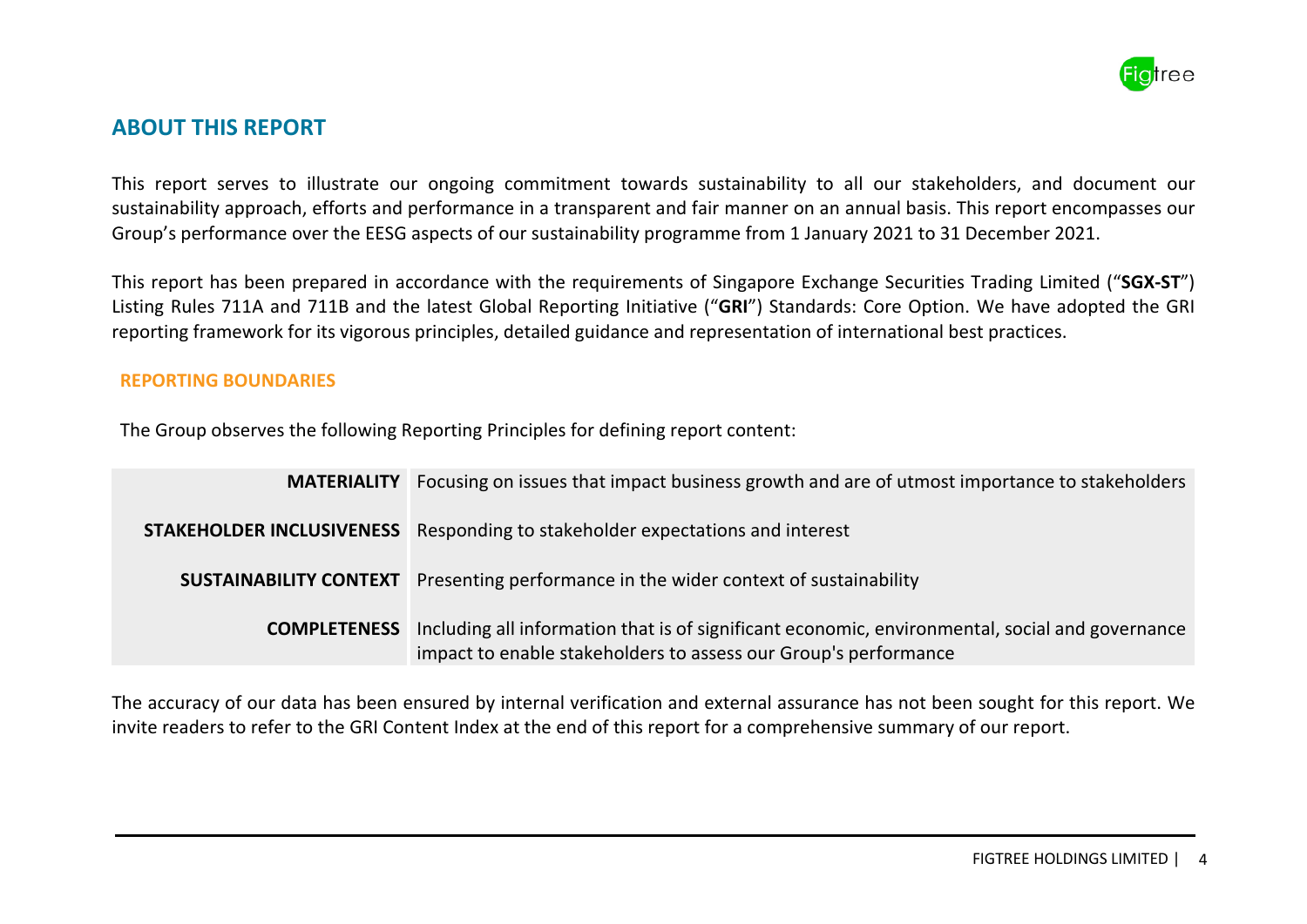

### **ABOUT THIS REPORT (Cont'd)**

#### **ACCESSIBILITY**

In line with our commitment towards sustainability, we will not be distributing physical copies of this sustainability report. This sustainability report will be publicly accessible through our Company's website (https://www.figtreeasia.com) as well as on SGX-ST's website ("**SGXNET**") [\(https://www.sgx.com/securities/company-announcements\)](https://www.sgx.com/securities/company-announcements).

#### **REPORT CONTACT AND FEEDBACK**

We value feedback from our stakeholders, which is critical for us to continually improve our sustainability practices. We welcome your views, comments and/or feedback on our sustainability report and initiatives. Please address all feedback via email to [info@figtreeasia.com](mailto:info@figtreeasia.com) or by mail to our headquarters at 8 Jalan Kilang Barat #03-01 Central-Link, Singapore 159351.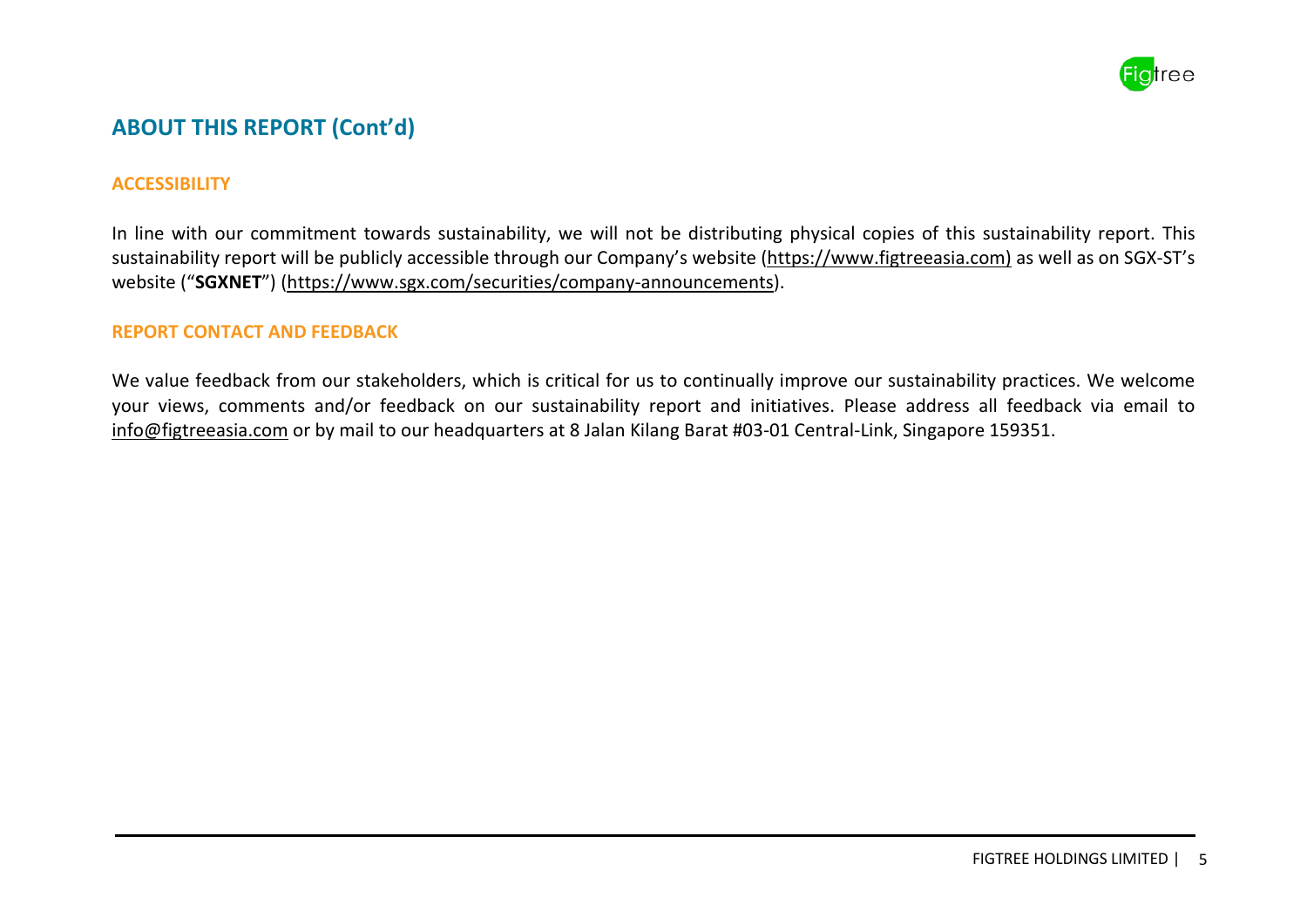

### **ORGANISATIONAL PROFILE**

#### **BACKGROUND**

Incorporated in 2009, Figtree is a provider of commercial and industrial real estate solutions. We cover the full spectrum of the project development process, including land search and authority liaison, feasibility studies, design and construction. Our design expertise includes architectural concept design, civil and structural design, mechanical and electrical design, cleanrooms, and process services engineering. Our dedicated team of professionals provides our clients with extensive and effective solutions.

Headquartered in Singapore and listed on the Catalist Board of the SGX-ST on 11 November 2013, we act as the main contractor in our local projects, which cover new construction, addition and alteration works on existing buildings as well as refurbishment and upgrading of existing buildings. We also hold investment properties. In China and Malaysia, we provide design as well as project and construction management services. Venturing abroad, we have property developments and investments in our key markets in Australia and China.

#### **VISION AND MISSION**

**VISION** *"To strive together to be the value add leader in the design and build construction industry"* **MISSION**

*"To design and deliver projects of high value add quality within the budget and time frame to the satisfaction of our clients"*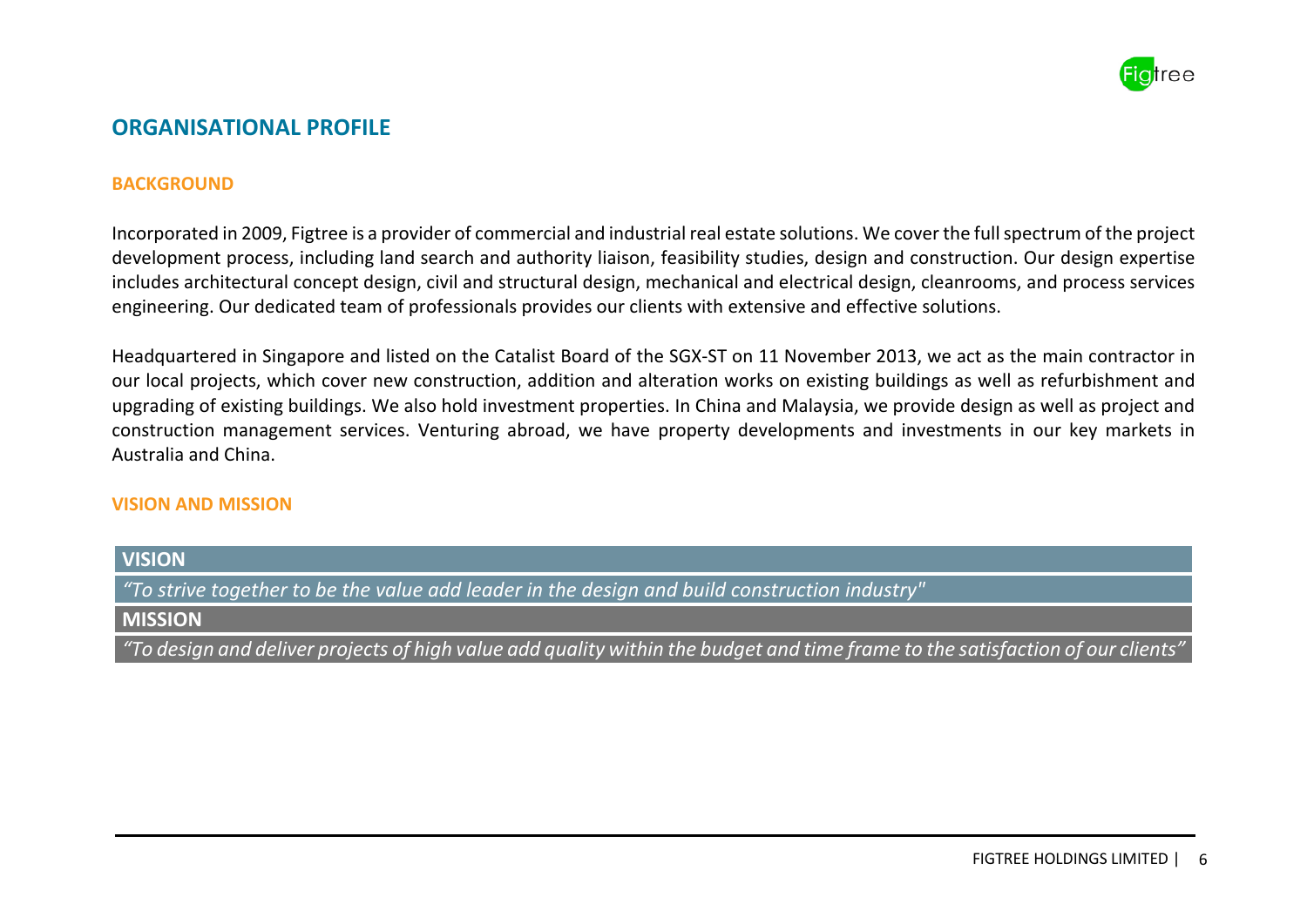

### **ORGANISATIONAL PROFILE (Cont'd)**

#### **EXTERNAL INITIATIVES**

At Figtree, we strongly believe in giving back to the community and encourage our employees to play an active role in making a difference to the community. In FY2021, the Group has been mindful of the COVID-19 safe distancing measures and hence, have deferred external initiatives such as charitable events with the local community until the situation is safe for both our employees and beneficiaries to engage in mass social activities.

#### **MEMBERSHIP OF ASSOCIATIONS AND CERTIFICATES**

| <b>MEMBERSHIP OF ASSOCIATIONS</b>                                                                                             | <b>CERTIFICATES</b>                                                                                                                                                                                                                |
|-------------------------------------------------------------------------------------------------------------------------------|------------------------------------------------------------------------------------------------------------------------------------------------------------------------------------------------------------------------------------|
| • Association of Listed Companies<br><b>Singapore Business Federation</b><br>Singapore Chinese Chamber of Commerce & Industry | <b>BizSAFE Star Certificate</b><br>• Green & Gracious Builder (Merit)<br>• ISO 9001: Quality Management System<br>• ISO 14001: Environmental Management System<br>• ISO 45001: Occupational Health and Safety Management<br>System |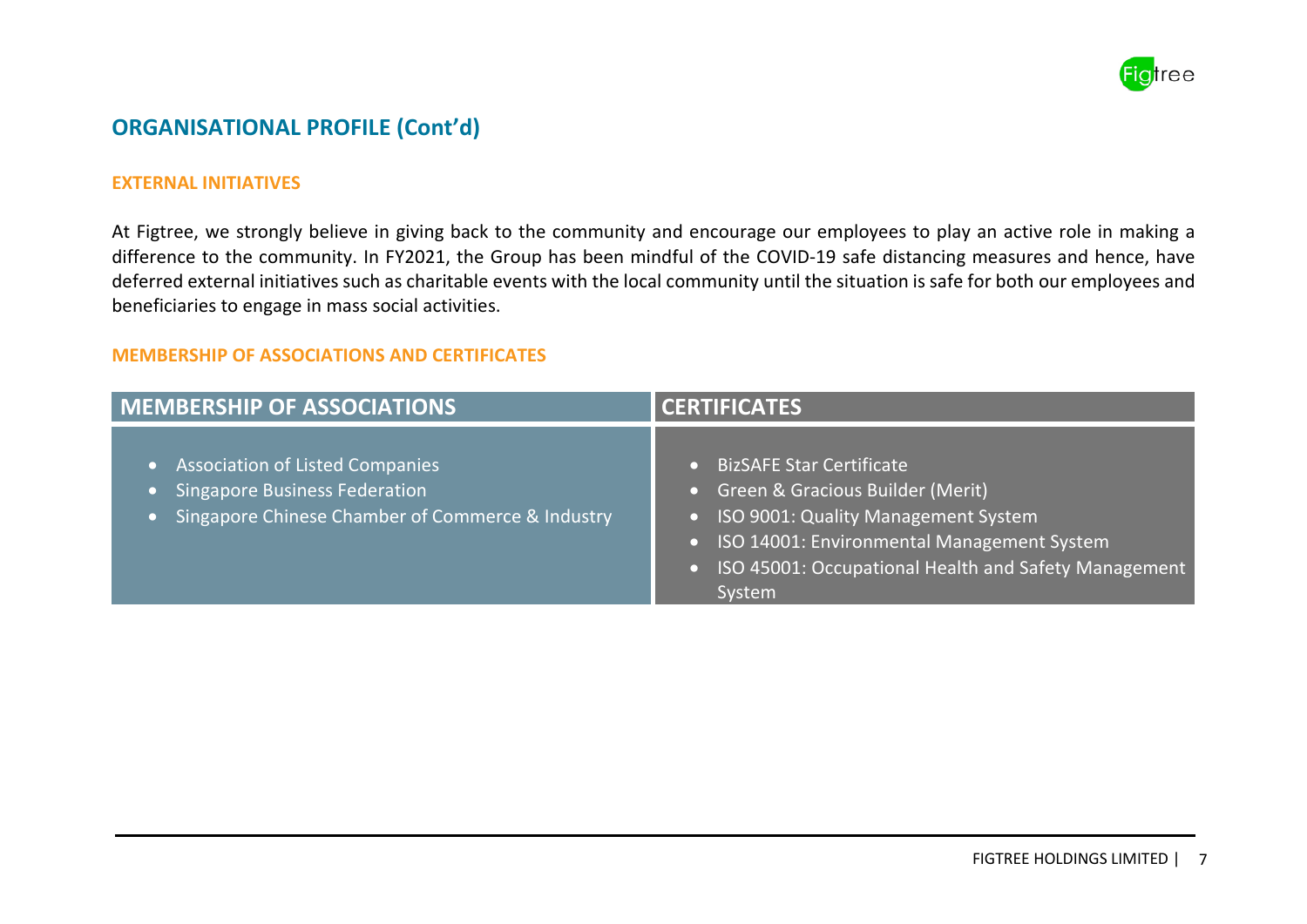

### **ORGANISATIONAL PROFILE (Cont'd)**

#### **SUPPLY CHAIN MANAGEMENT**

At Figtree, we have adopted ISO standards and have implemented policies that guide our procurement process from vendor sourcing and selection to purchase order preparation, review and approval of the purchase order, and vendor assessment. We have an established policy of only sub-contracting to parties who match certain project-specific criteria. With these policies in place, our procurement practices and selection process are aligned with the industry best practices.

As different projects require different types of sub-contractors, we do not enter into long-term agreements or arrangements with sub-contractors, thereby granting us the flexibility to actively evaluate and determine the appropriate sub-contractors for the various projects. Sub-contractors are evaluated on an ongoing basis to ensure that they remain competitive and produce high-quality work. They are assessed mainly based on pricing and quality, with other considerations such as their track-records, financial capability, and size. We actively engage our major sub-contractors to identify and evaluate any areas for improvement during and at project completion.

In FY2021, the prolonged outbreak of COVID-19 continued to be the main concern of the Group and our supply chain. We continued with our pandemic handling measures laid out in FY2020, which had proved effective in alleviating the impact of COVID-19. The Group have been on a look-out for alternative suppliers and delivery options to ensure that our supply chain was not disrupted. Aligning our measures with the prevailing government regulations and to ensure the safety of our employees, visitors are required to fill up health and travel history declaration forms, undertake temperature screening and utilise the TraceTogether application before entering our premises.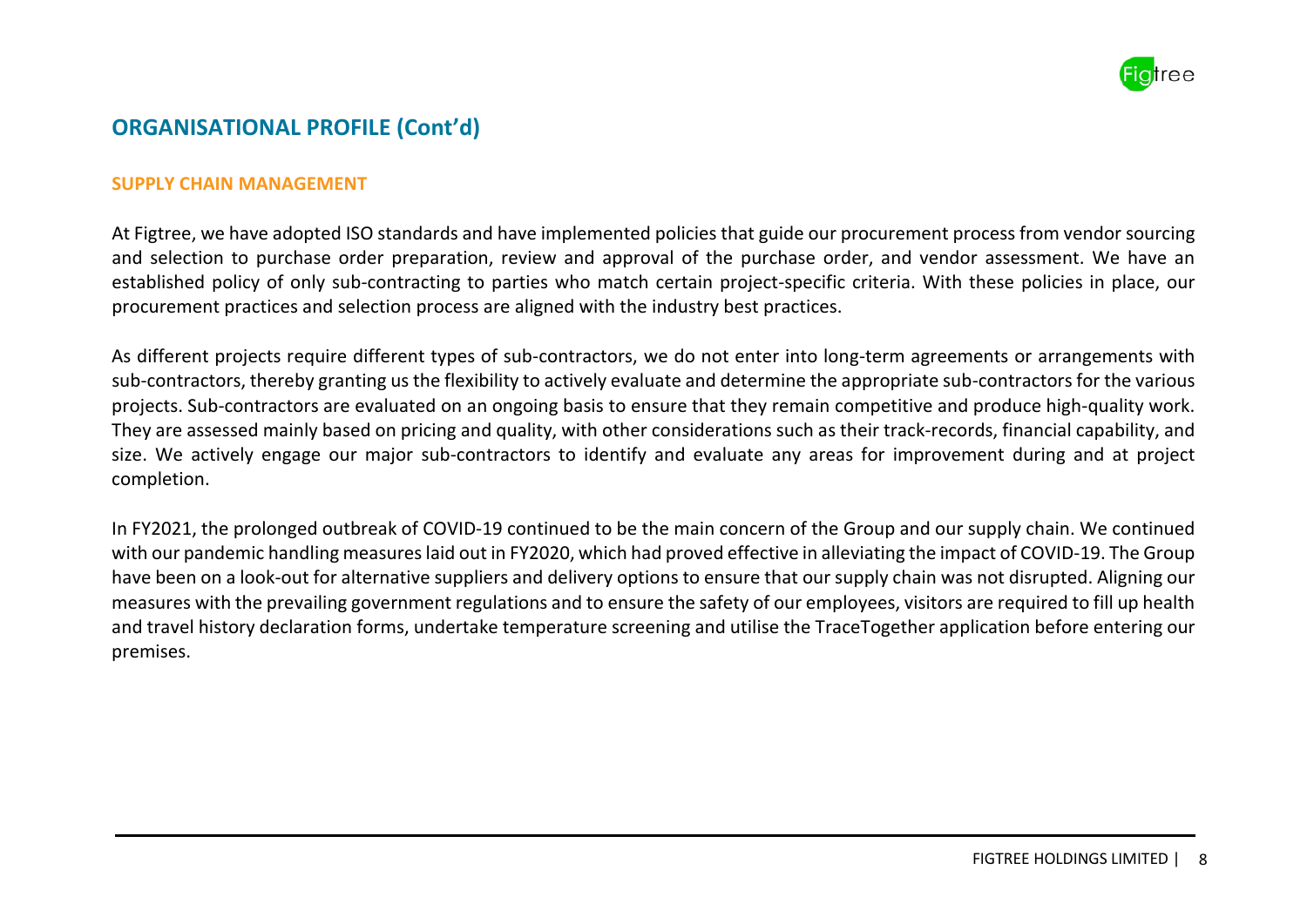

### **GOVERNANCE AND SUSTAINABILITY APPROACH**

The Group is committed to conducting business in an environmentally and socially-responsible manner, and have zero tolerance for any acts of corruption and malpractice. To help us achieve good governance structure, we have established policies such as conflictof-interests and whistle-blowing policies to establish a culture of accountability and transparency. Having effective corporate practices safeguard the Group against fraud and corruption, protect shareholders' interests and maximise the long-term value of the Group.

The Group strongly believes that the key to ensuring the sustainability of our business lies in maintaining high standards of corporate governance and business conduct. We also strive to reduce or avoid negative impacts of our operations on the environment and create long-term value for shareholders and society at large. Our risk management framework identifies, manages, and monitors key risks arising from the Group's operations in terms of economic, environmental, social, and governance aspects.

#### **CONFLICT-OF-INTEREST POLICY**

Our Company's Employee Handbook outlines the conflict-of-interest policy. All employees of our Group are required to declare and disclose any situation where their private businesses or personal interests may conflict with those of our Group on an annual basis or as and when such conflict arises.

#### **WHISTLE-BLOWING POLICY**

Our Company has also implemented a whistle-blowing policy which is made known to all our stakeholders. Any individual may, in confidence, raise concerns in good faith about possible irregularities in matters of financial reporting or other matters relating to fraud, corruption or dishonest practices, through the Company's website https://www.figtreeasia.com or [https://whistleblowing.figtreeasia.com,](https://whistleblowing.figtreeasia.com/) without fear of reprisals. The Company is committed to ensure protection of the whistleblower against detrimental or unfair treatment.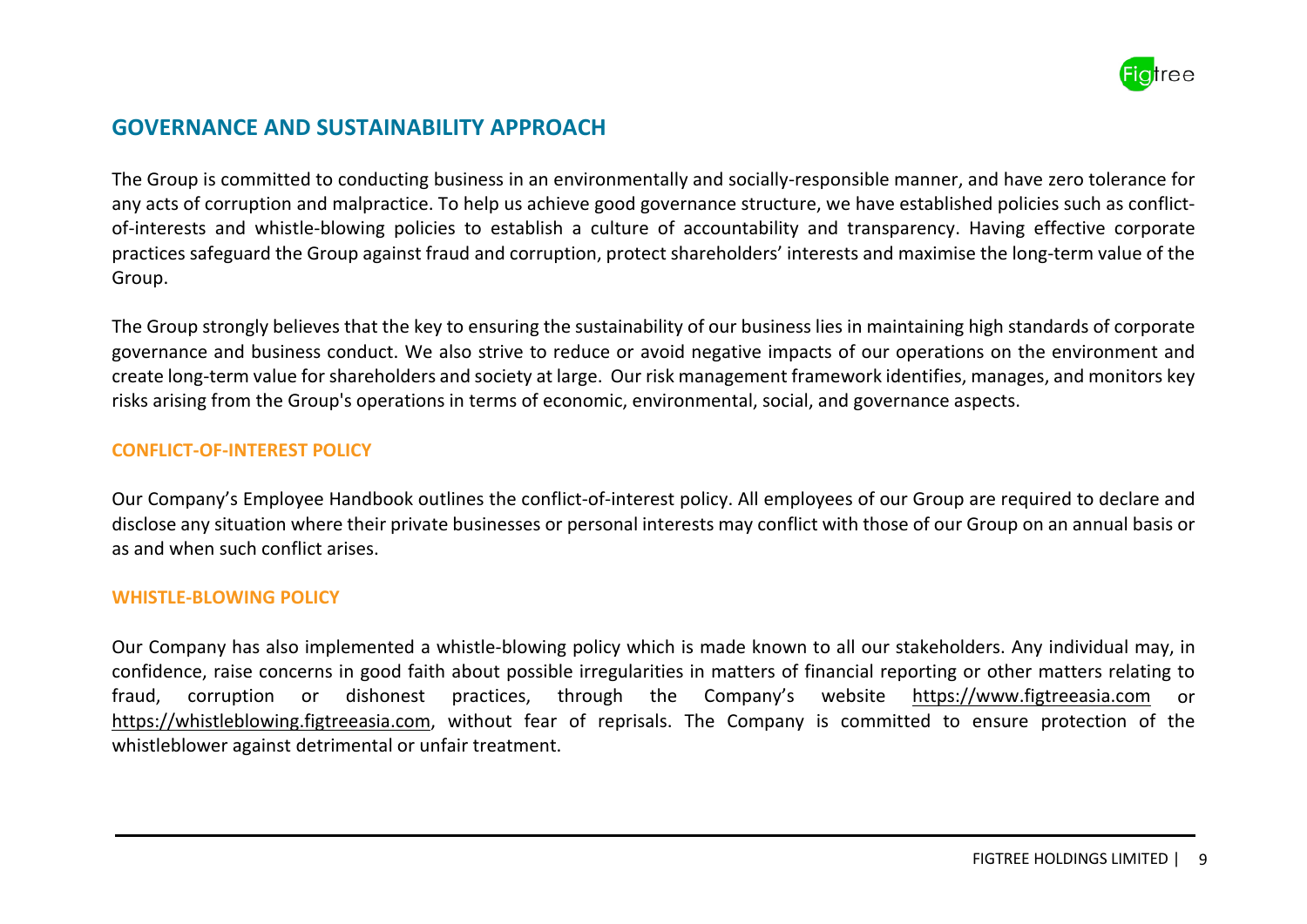

### **GOVERNANCE AND SUSTAINABILITY APPROACH (Cont'd)**

#### **SUSTAINABILITY APPROACH**

We are progressively integrating sustainability in our core business, including incorporating sustainability considerations into our decision-making processes whenever possible. The Group is committed to maintaining a sound corporate governance to safeguard the interest of our stakeholders.



The Group's sustainability direction and strategies are overseen by our Board, so that they are aligned with our business goals, and the Board holds the ultimate responsibility for the sustainability programme undertaken by the Group. Our management team supports our Board, and take the first steps in determining the material topics to be highlighted to the Board and be prioritised. The management team is also responsible for monitoring our Group's sustainability performance and reporting to the Board on an annual basis.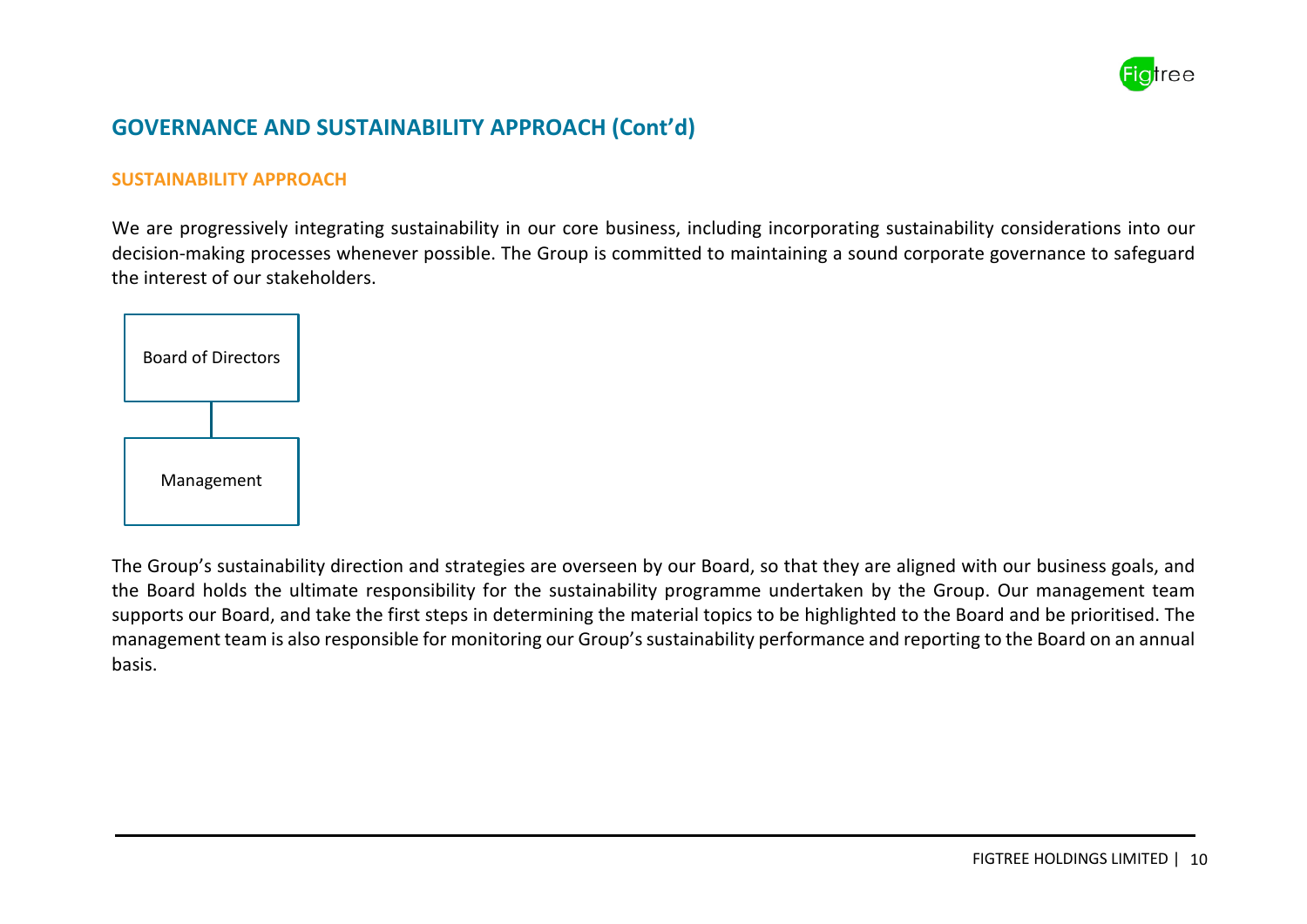

### **STAKEHOLDER ENGAGEMENT**

We recognise that stakeholders' interests are everchanging in response to the global market and local business conditions. The Group is committed to pursuing an active engagement with our key stakeholders through various channels to better understand their objectives, align their concerns with business interests and ultimately generate long-term value. During the strategy setting process and at goal-setting, we make sure to keep our stakeholders' expectations in mind. Additionally, we aim to engage sub-contractors in the areas of Health, Safety, and Environment ("**HSE**"), to convey the importance of working towards greater HSE objectives for a sustainable future. Stakeholder engagement has been largely conducted online in FY2021 as a result of the COVID-19 pandemic. We welcome our stakeholders to contact us at [https://www.figtreeasia.com/contact.](https://www.figtreeasia.com/contact)

| <b>Key Stakeholders</b>                        | <b>Engagement Activities</b>                                                                                                                    | <b>Stakeholders Expectation</b>                                                                                                                 | <b>Key Topics</b>                                                                                                                   | <b>Frequency</b>     |
|------------------------------------------------|-------------------------------------------------------------------------------------------------------------------------------------------------|-------------------------------------------------------------------------------------------------------------------------------------------------|-------------------------------------------------------------------------------------------------------------------------------------|----------------------|
| <b>CUSTOMERS</b>                               | <b>Enquiry and feedback</b><br>channels                                                                                                         | <b>Good quality products</b><br>$\bullet$<br><b>Responsive and</b><br>effective after sales<br><b>services</b>                                  | <b>Project quotations</b><br>$\bullet$<br>Project quality<br>$\bullet$<br>assurance<br>Post sales<br>$\bullet$<br>enquiries         | On-going             |
| <b>SUB-CONTRACTORS AND</b><br><b>SUPPLIERS</b> | <b>Quotations</b><br>$\bullet$<br><b>Periodic discussion</b><br><b>Supplier evaluation</b><br>$\bullet$                                         | <b>Compliance with terms</b><br>$\bullet$<br>and conditions of<br>purchasing policies and<br>procedures<br><b>Maintain ethical</b><br>standards | <b>Project details</b><br>$\bullet$<br>enquiries<br><b>Bidding criteria</b><br>$\bullet$<br><b>HSE standards</b><br>$\bullet$       | On-going             |
| <b>EMPLOYEES</b>                               | Induction and<br>$\bullet$<br>orientation program<br>Staff appraisal<br>$\bullet$<br>Internal memo<br>$\bullet$<br><b>Training</b><br>$\bullet$ | Staff rights and welfare<br>$\bullet$<br>Personal development<br><b>Good working</b><br>environment                                             | <b>Staff benefits</b><br>$\bullet$<br>Personal growth<br>$\bullet$<br>and development<br><b>Working</b><br>$\bullet$<br>environment | On-going<br>Annually |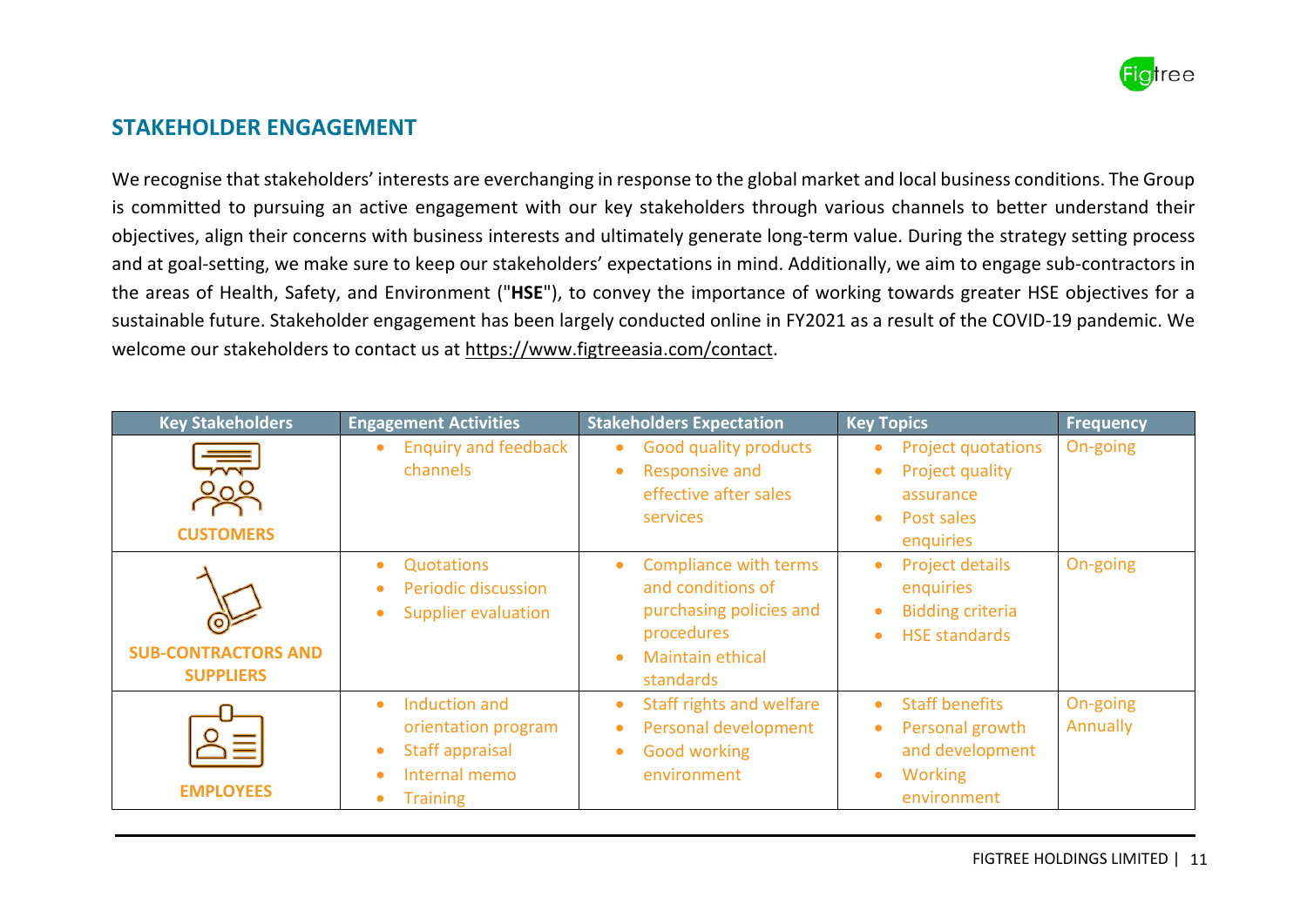

### **STAKEHOLDER ENGAGEMENT (Cont'd)**

| <b>Key Stakeholders</b>                    | <b>Engagement Activities</b>                                                                                                                                                      | <b>Stakeholders Expectation</b>                                                                                                                | <b>Key Topics</b>                                                                                                                                                                                 | <b>Frequency</b>        |
|--------------------------------------------|-----------------------------------------------------------------------------------------------------------------------------------------------------------------------------------|------------------------------------------------------------------------------------------------------------------------------------------------|---------------------------------------------------------------------------------------------------------------------------------------------------------------------------------------------------|-------------------------|
| <b>INVESTORS</b>                           | <b>Annual General</b><br>$\bullet$<br><b>Meetings (AGM)</b><br><b>Circulars to</b><br>$\bullet$<br>shareholders for<br>corporate actions<br><b>SGX Announcements</b><br>$\bullet$ | Profitability<br>$\bullet$<br><b>Transparency</b><br><b>Timely reporting</b><br>$\bullet$<br><b>Fair purchasing</b><br>$\bullet$<br>practices  | Profits and growth<br>$\bullet$<br><b>Transparency</b><br>$\bullet$<br>Status of on-going<br>$\bullet$<br>projects and outlook<br>of future projects<br>Equitable trade<br>$\bullet$<br>practices | On-going/as<br>and when |
| <b>GOVERNMENT AND</b><br><b>REGULATORS</b> | <b>Discussions with</b><br>$\bullet$<br>government agencies<br>and regulators                                                                                                     | Environmental-<br>$\bullet$<br>friendly business<br>approach<br>Compliance with<br>regulations<br>Timely reporting and<br>resolution of issues | Environmental-<br>$\bullet$<br>friendly business<br>approach<br>Compliance with<br>$\bullet$<br>regulations<br>Timely reporting and<br>$\bullet$<br>resolution of issues                          | On-going/as<br>and when |
| <b>LOCAL COMMUNITY</b>                     | <b>Enquiry and feedback</b><br>$\bullet$<br>channels                                                                                                                              | Environmental-<br>$\bullet$<br>friendly business<br>approach<br>Community<br>Involvement<br>programme                                          | Environmental<br>$\bullet$<br>concern<br>Noise concerns<br>$\bullet$<br><b>Construction duration</b><br>$\bullet$                                                                                 | On-going                |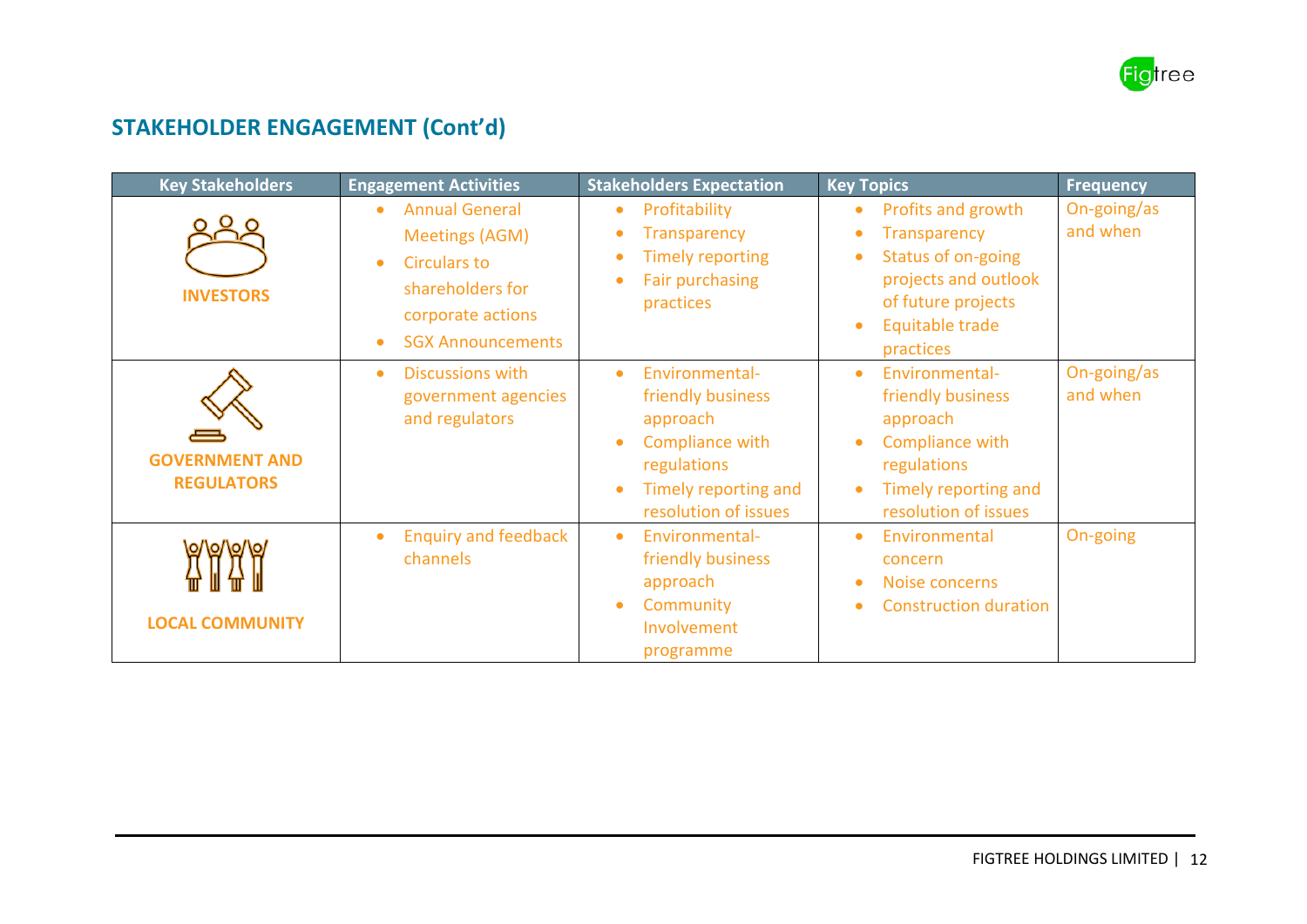

### **MATERIAL TOPICS**

Our Group has structured our materiality assessment into the following steps:

- 1. Identify material topics in relation to impacts of ESG factors and the degree of influence they have on our stakeholders.
- **2.** Listen to stakeholders' feedback and concerns regarding sustainable growth and business continuity to review and assess
- the ESG factors which are of significant interest to our stakeholders.
- **3.** Evaluate and rank the material topics and seek approval from senior management, followed by the concurrence of the
	- Board of Directors.

Following our reassessment in FY2021, the material topics identified in FY2020 are still relevant and form our sustainability focal areas. The topics identified are illustrated in the table below, which summarises the material topics reported and their corresponding GRI disclosure framework reference number:

| <b>Material topics (GRI)</b>       | <b>Description</b>                                                          | <b>Page Reference</b> |
|------------------------------------|-----------------------------------------------------------------------------|-----------------------|
| <b>Economic Performance</b>        | Business performance and efforts/commitment in achieving greater results    | 14                    |
| (GRI 201)                          |                                                                             |                       |
| <b>Anti-corruption and Anti-</b>   | Policies and measures in place for anti-corruption and anti-bribery         | 18                    |
| bribery (GRI 205)                  |                                                                             |                       |
| Environmental<br><b>Compliance</b> | Measures in place to comply with environmental regulations                  | 20                    |
| (GRI 307)                          |                                                                             |                       |
| <b>Employment (GRI 401)</b>        | Hiring policies and staff benefits                                          | 23                    |
| <b>Training and Education</b>      | Internal and/or external trainings provided to employees in developing work | 28                    |
| (GRI 404)                          | skill and career advancement                                                |                       |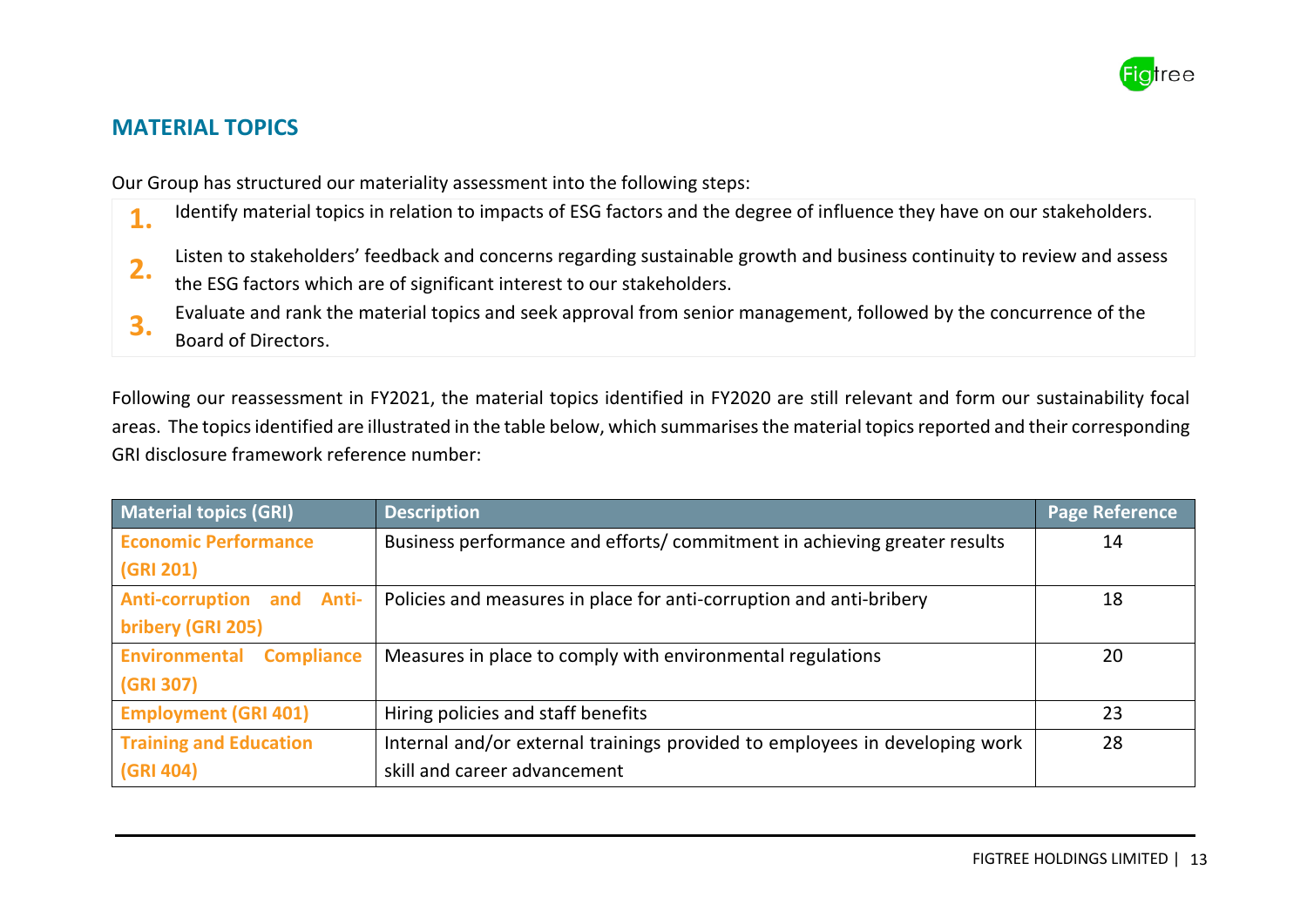

### **ECONOMIC PERFORMANCE**

#### **PERFORMANCE REVIEW IN FY2021**

We are pleased to announce that our revenue has increased by 74.1% from S\$8.8 million in FY2020 to S\$ 15.3 million in FY2021. The spike in revenue was mainly due to the higher revenue recognition from the project with OJJ Foods Pte Ltd, which saw delays due to the COVID-19 outbreak and the restrictions imposed during FY2020's Circuit Breaker.

Despite the increase in revenue, we have incurred a proportionally higher cost of sales and the Group has made a gross loss of S\$0.6 million in FY2021, as compared to a gross profit of S\$0.7 million in FY2020. This was largely attributed to a provision for foreseeable losses made for the OJJ Foods Pte Ltd project, together with other additional costs incurred for projects completed in previous years.

In addition, our Group have also incurred higher general and administrative expenses in FY2021 due to the impairment of our associate, Vibrant Pucheng, as well as an impairment of leasehold properties of S\$0.3million. Please find the illustrative chart in the following page for the general economic performance of the Group.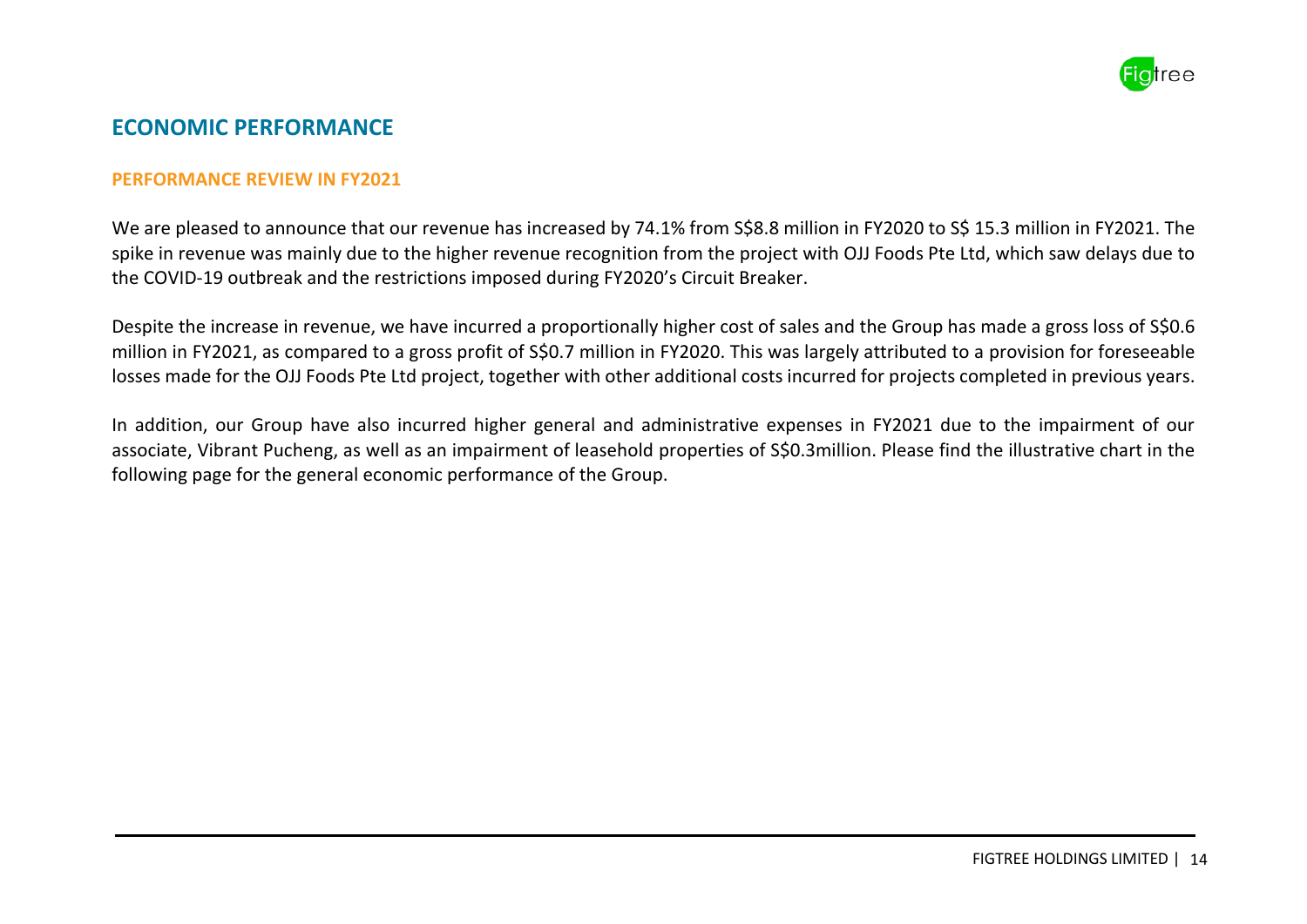

### **ECONOMIC PERFORMANCE (Cont'd)**

#### **PERFORMANCE REVIEW IN FY2021 (Cont'd)**



*\* Net (loss) (S\$ million) for FY2020 was restated due to the adjustment and finalisation of the provisional gain on bargain purchase relating to the acquisition of DC Alliance Pte Ltd.*

Please refer to our Annual Report 2021 for the detailed breakdown and analysis of the Group's economic performance.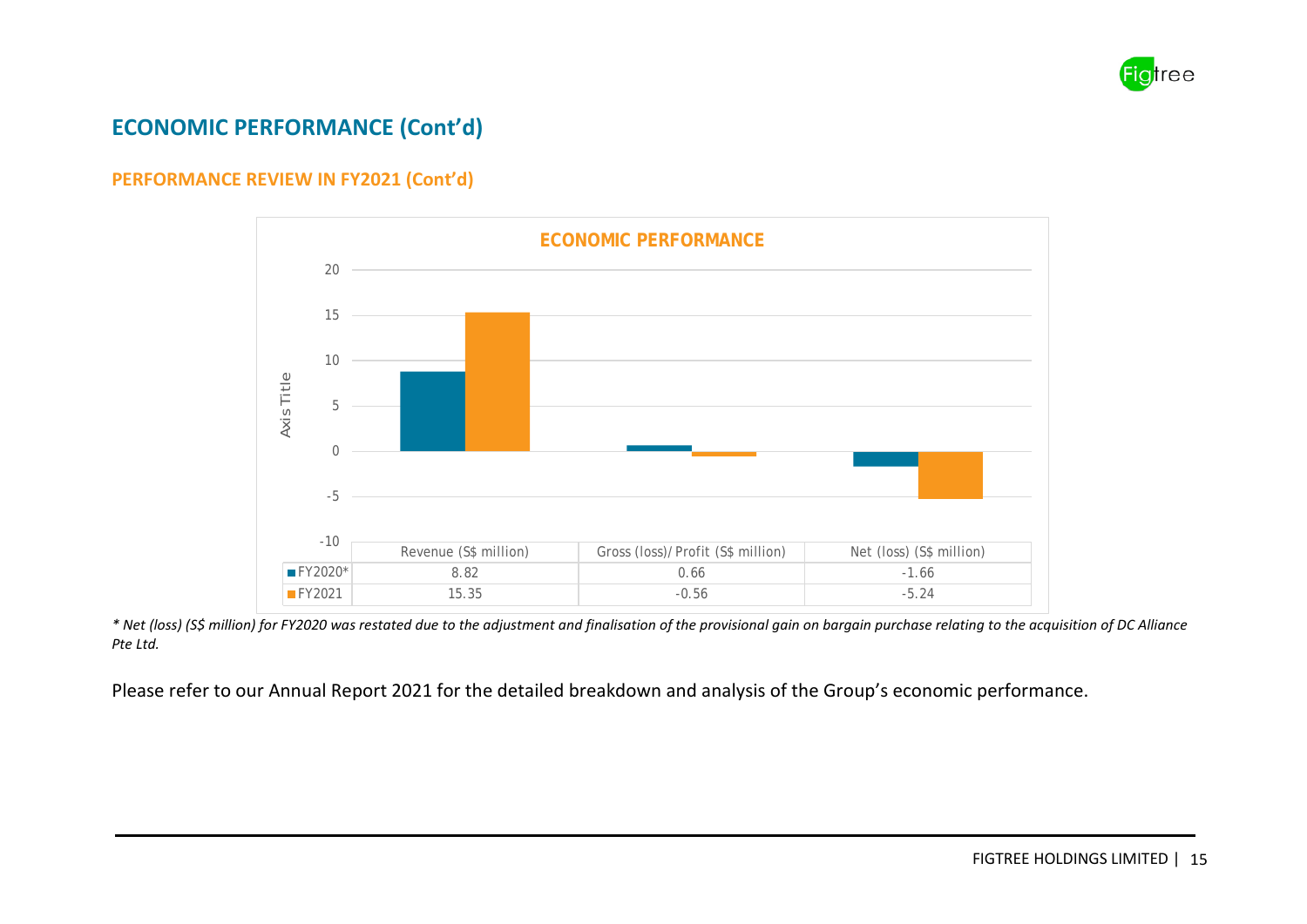

### **ECONOMIC PERFORMANCE (Cont'd)**

#### **PROJECT REVENUE UPDATES**

#### PROPERTY DEVELOPMENT & INVESTMENT- CHINA

Changshu Fervent High Tech Industrial Park continues to generate stable and recurring income on our 32% investment interest. As the Built-to Suit facilities in Phase 2 of the industrial park were leased out long-term to Faurecia and Ingevity till 2026 and 2028 respectively, we expect occupancy rate to remain at 100%. As for Phase 1 of the industrial park, we have managed to secure leases from new multi-national corporation tenants in second half of 2021 and have currently reached full occupancy.

#### PROPERTY DEVELOPMENT & INVESTMENT- AUSTRALIA

The construction of the Blackburn Property commenced in the first half of 2022. In tandem with the reopening of Australia borders on 21 February 2022, coupled with the optimistic view on Australia's property value and rental yields, we anticipate a boost in demand for freehold properties and aim to complete this project by first half of 2023.

We are pleased to report that our project at DCA | Pier, in which we have 27% effective stake, is on track to be completed by second quarter 2022. The take-up rate at DCA |Pier has improved, in spite of the operating losses incurred in FY2021, due to the increased marketing efforts and higher brand visibility.

#### DESIGN AND BUILD- SINGAPORE AND CHINA

The construction of OJJ food processing facility is also on track to be completed by fourth quarter of 2022. Our Group foresees a project loss of an estimated S\$0.6 million for this project and have made provisions accordingly.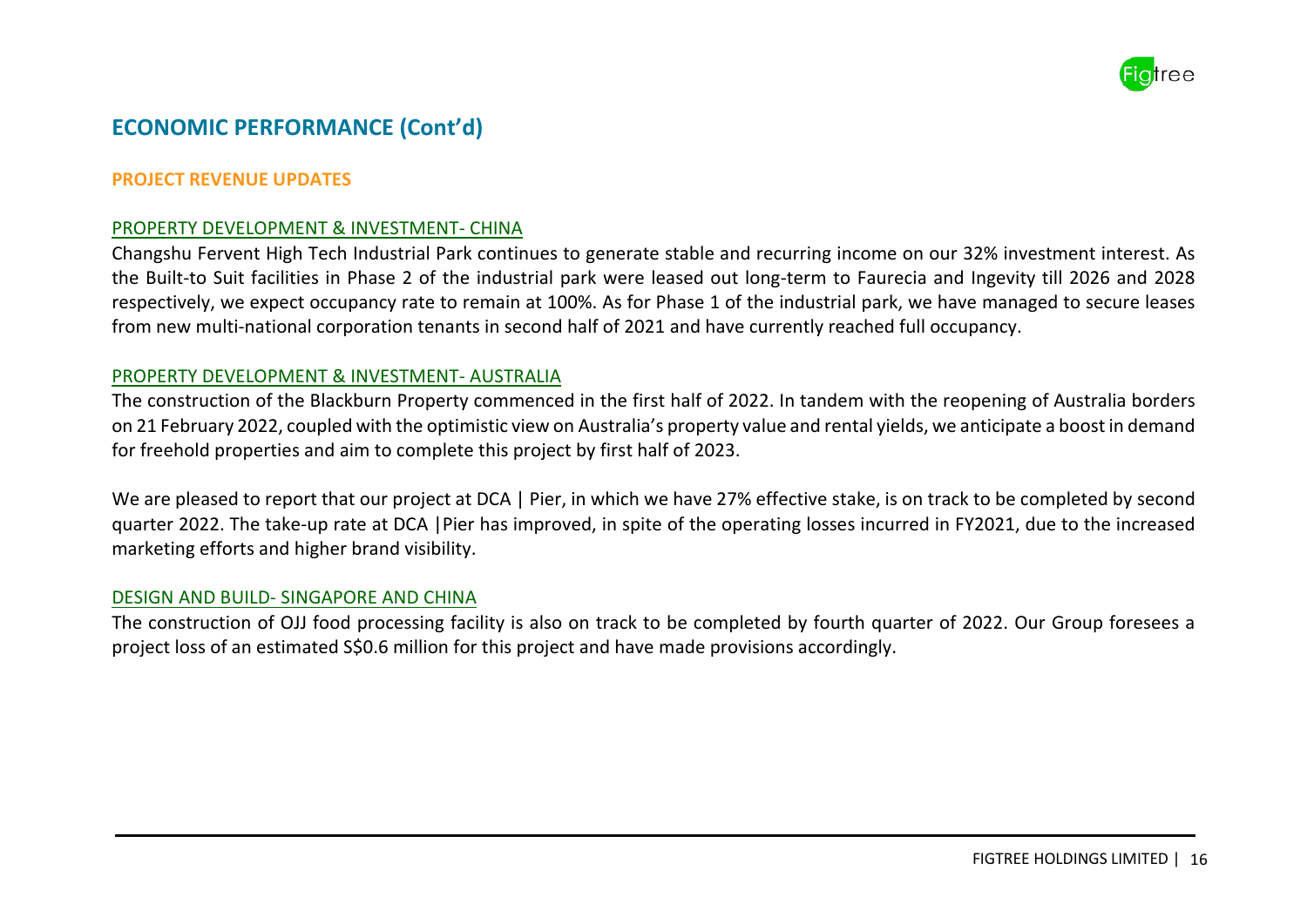

### **ECONOMIC PERFORMANCE (Cont'd)**

#### **SUBSEQUENT REPORTING FOR FY2022**

We continue to see cost pressures with regards to labour and materials costs. Nevertheless, we have been diversifying our sources of income and have included strategic property investments as one of our revenue sources. Our strength and advantage still lie in Design and Build projects and we will continue to strengthen our capabilities, and look out for more opportunities in this area. The Group will remain prudent in managing our resources, expenditures and cashflow to ensure that our operations are sustainable.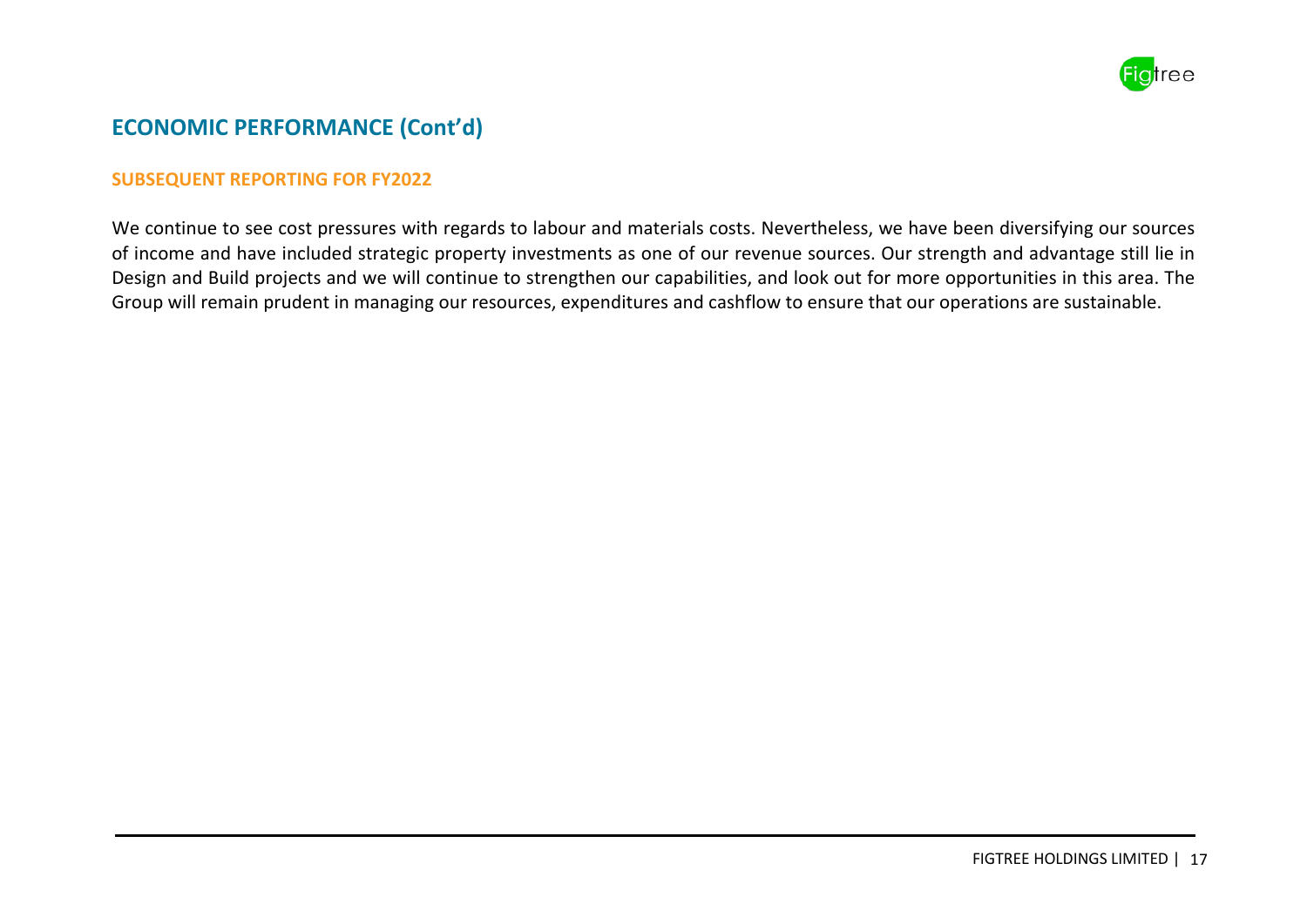

### **ANTI-CORRUPTION AND ANTI-BRIBERY**

Figtree is committed to cultivating a culture of accountability, transparency and responsibility within the Group to protect stakeholders' interest and preserve the reputation of the Group.

The Group upholds high standards of corporate governance and are accountable to all our stakeholders. The Board has established various policies and procedures to serve as guidelines for management to carry out business operations. In addition, these policies and procedures are reviewed regularly, and are aligned with the industry's best practices to safeguard our stakeholders' interests. Please refer to our "Corporate Governance" section in the Annual Report FY2021 for more information.

Our employees are also expected to act in accordance with the Code of Conduct outlined in the Company's Employees' Handbook. The Code of Conduct serves as a guide for our employees to uphold the principles we believe in. If there is any breach of the Code of Conduct, the employee may be subjected to disciplinary actions.

We maintain a conflict-of-interest policy that requires every employee to disclose interests with any of our suppliers, customers, or other interested parties to the Group on an annual basis or as and when required. Employees who are involved in key business functions, such as procurement, will also undergo regular anti-corruption training. In addition, all directors are required to notify the Company promptly of all conflicts of interest situations as soon as it is practicable after they are made aware of the relevant facts and refresh their required declaration annually.

We also have a Whistle-blowing Policy in place, which is made available to all stakeholders on our website. You may visit our website at https://tinyurl.com/figtreewhistleblow for more details. We encourage our stakeholders to voice out any concerns or complaints regarding any perceived irregularities, improprieties, non-compliances or wrongdoings by management or staff in the process of their work.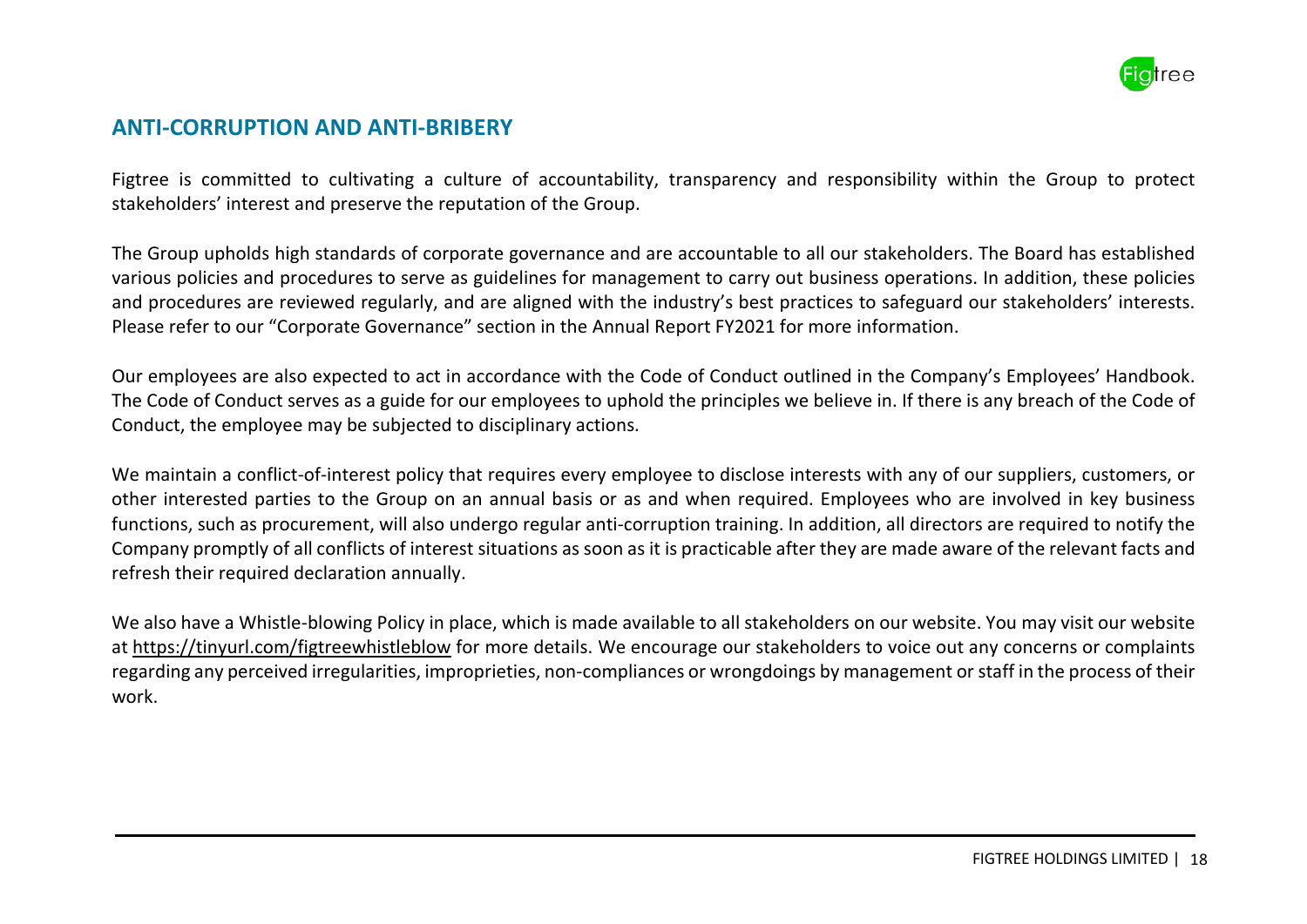

### **ANTI-CORRUPTION AND ANTI-BRIBERY (Cont'd)**

#### **PERFORMANCE REVIEW IN FY2021 AND SUBSEQUENT REPORTING FOR FY2022**

The Group has established a risk management framework to identify, review and manage key risks arising from the operations of the Group. The Board is entrusted to lead and oversee the Group, including overseeing the processes for evaluating the adequacy of internal controls and risk management. We evaluate our internal controls and procedures annually and ensure that the management adheres to the established internal controls in the Company as well as prevailing relevant regulatory requirements.

For FY2021, we are pleased to announce that we have zero reported instances of inappropriate business activities or malpractice across our business. For FY2022, we aim to maintain our track record of zero reported incidents.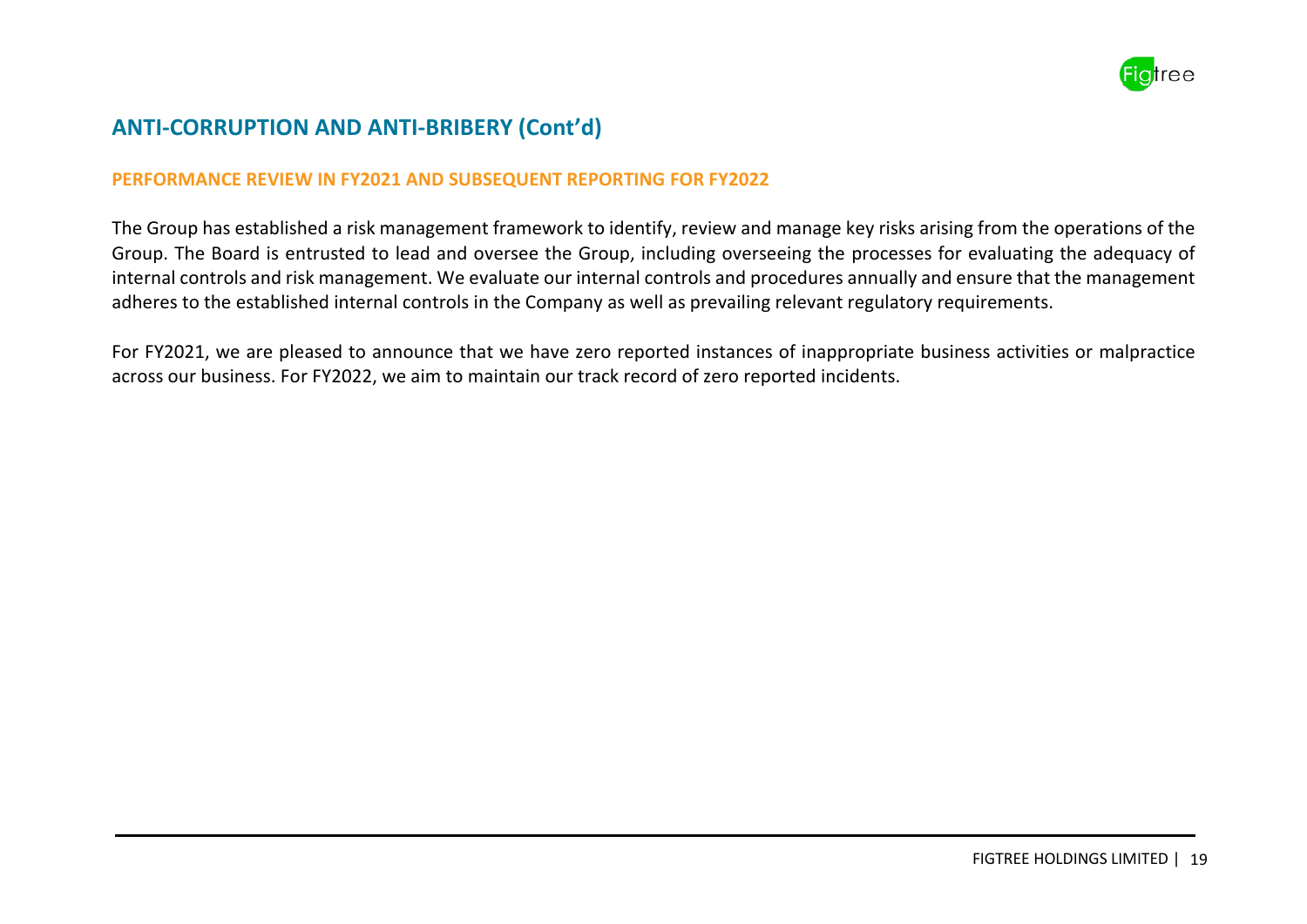

### **ENVIRONMENTAL COMPLIANCE**

Our Group recognises that developing a greener society is now a global imperative. It is our corporate responsibility to protect our environment and resources for future generations and we are committed to go beyond basic environmental compliance to achieve this objective. For each of our projects, a qualified engineer assesses and signs off on their BCA Green Mark Score in line with Regulation 7 of the Building Control (Environmental Sustainability) Regulations 2008 (Cap. 29) to ensure that we are able to meet the environmental and energy related requirements of green buildings.

In addition, reducing our energy consumption directly impacts the businessin the form of our equipment being able to enjoy a longer lease of life, allowing us to create office environments which cater to our employees' comfort and the changing weather patterns, and generating cost savings. As responsible stewards of the environment, we focus on marrying our innovative designs with environmental compliance and protection. The Group fully complies with the following:

#### **ENVIRONMENTAL COMPLIANCE**

- Environmental Protection & Management Act
- Environmental Public Health Act
- Sewerage and Drainage Act
- Hazardous Waste (Control of Export, Import and Transit) Act
- Energy Conservation Act
- Smoking (Prohibition in Certain Places) Act

We constantly identify and implement energy conservation measures to reduce our environmental footprint. Till date, we have implemented various green initiatives to reduce our carbon emission by developing eco-friendly buildings. Some of the green initiatives that we have applied in our buildings include LED energy-saving lights, more efficient air-conditioning systems, and selection of construction materials which are environmentally friendly and cost-efficient. Going forward, we plan to maintain and continue the usage of LED lights.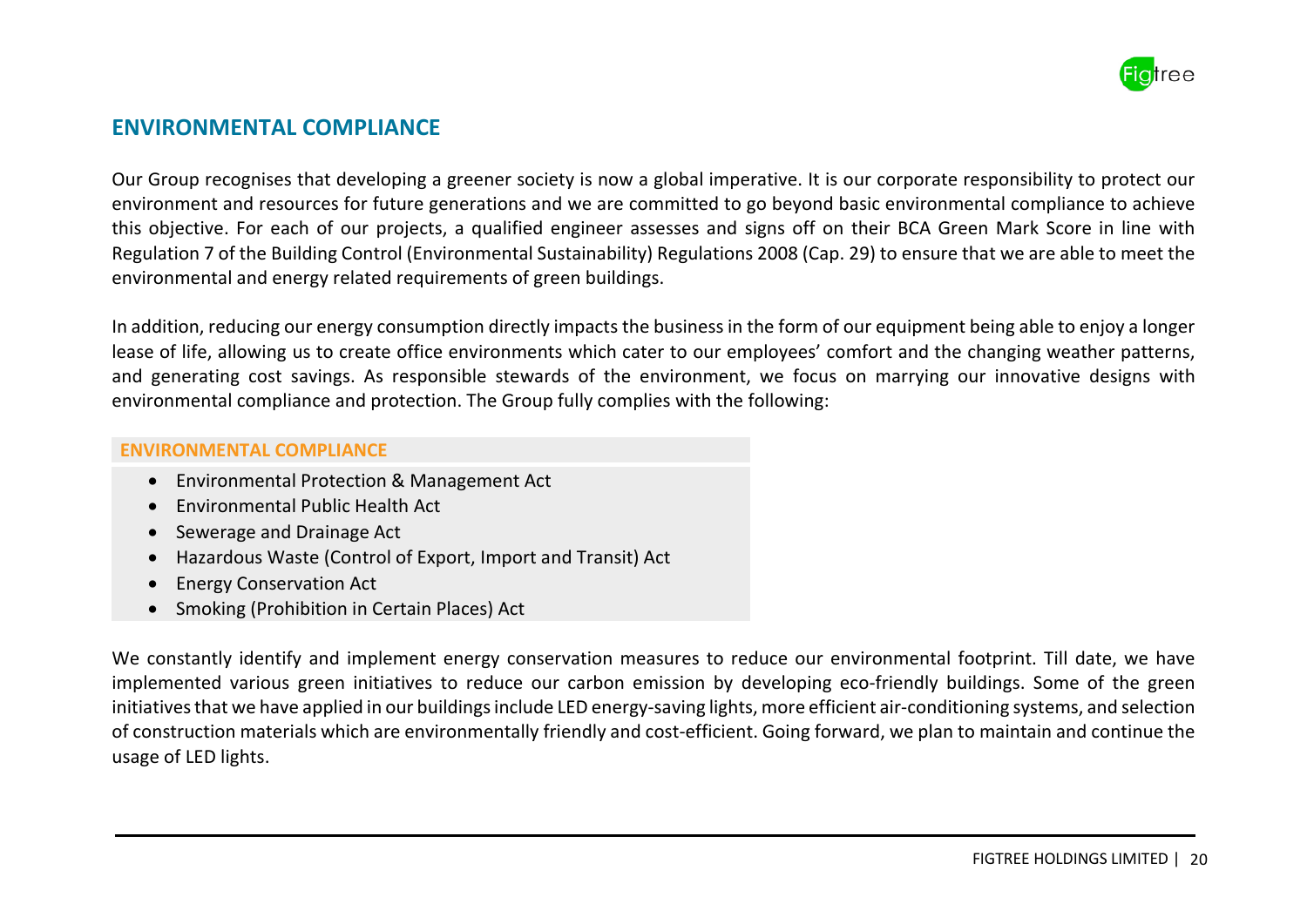

### **ENVIRONMENTAL COMPLIANCE (Cont'd)**

Figtree Projects Pte Ltd ("**Figtree Projects**") is ISO14001-certified. The ISO14001, on Environmental Management Systems (EMS) Framework, is an international certification which certifies that our organisation meets the environmental obligations required as a construction company.

We are also certified as a Green and Gracious Builder Scheme ("**GGBS**") Merit-Contractor. With this certification, we are recognised with the benchmark of being a socially-responsible organisation towards our environment and towards the community during the construction of projects. Henceforth, we are committed to further our beliefs in environmental sustainability and operate above the mandatory environmental compliance.

We are proud to announce that our current project on the construction of OJJ food processing facility is compliant to the Green Mark certified rating. Our conscientious effort on environmental sustainability was demonstrated in Green Mark Score Sheet, which is outlined below:

| <b>ENERGY EFFICIENCY</b>        | Enhanced the overall thermal performance of building envelope to minimize heat<br>gain & improve thermal comfort to reduce overall cooling load (Envelope Thermal<br>Transfer Value = $14.87 \text{ w/m}^2$ )<br>• Used better efficient air-conditioning system<br>• Used of LED efficient lighting (Total improvement by percentage of 87.92% compared<br>to reference lighting power budget from SS530) |  |  |
|---------------------------------|------------------------------------------------------------------------------------------------------------------------------------------------------------------------------------------------------------------------------------------------------------------------------------------------------------------------------------------------------------------------------------------------------------|--|--|
| <b>WATER FEFICIENCY</b>         | • Used water efficient fittings certified under water efficiency labelling scheme                                                                                                                                                                                                                                                                                                                          |  |  |
| <b>ENVIRONMENTAL PROTECTION</b> | management practice through engagement of consultant &<br>• Environmental<br>contractors that are ISO 14000 certified<br>Project team comprises Green Mark accredited professional                                                                                                                                                                                                                         |  |  |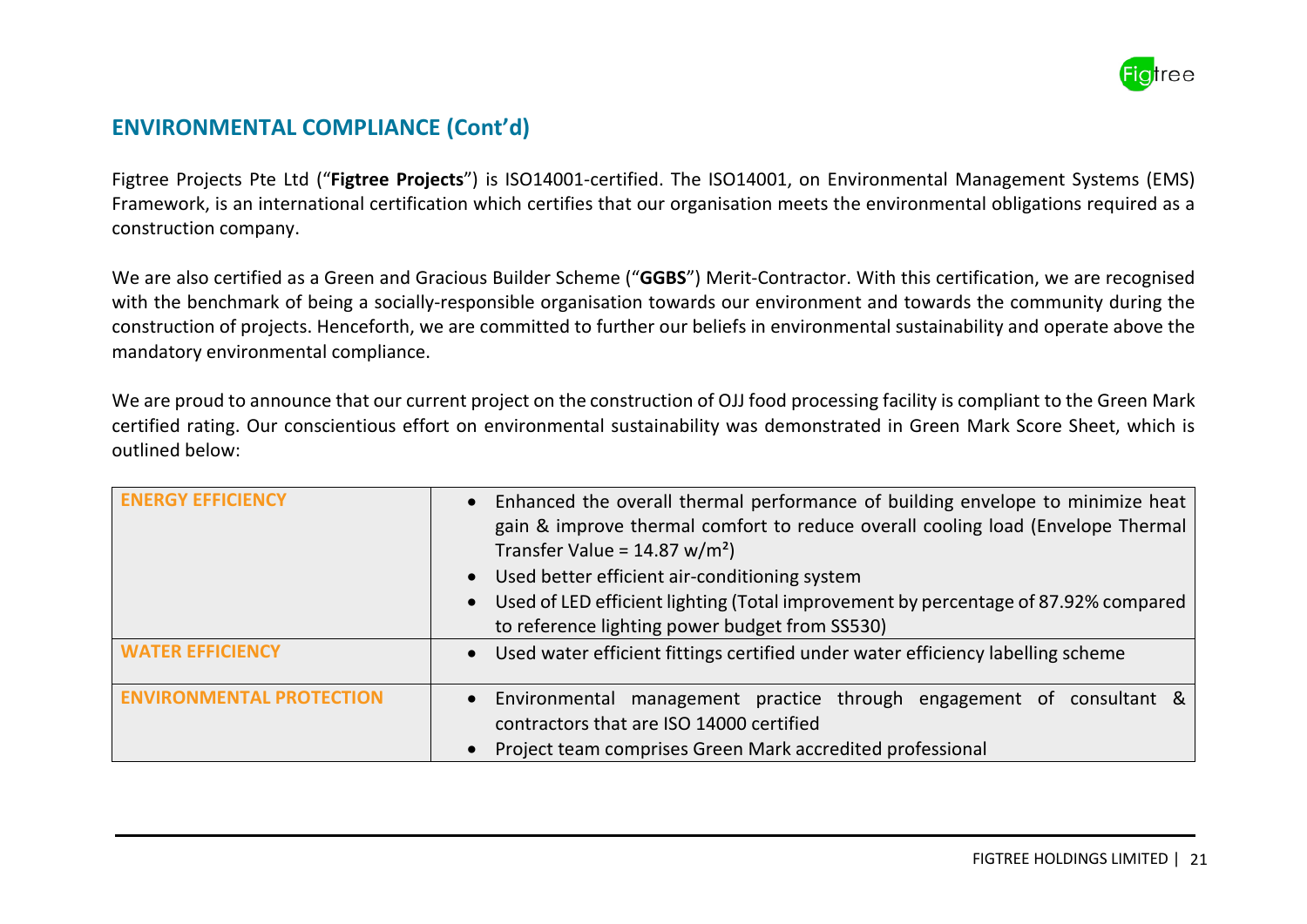

### **ENVIRONMENTAL COMPLIANCE (Cont'd)**

As a testament of our commitment to environmental sustainability practices, our Group had received several awards and certifications over the years. The Group has developed award winning buildings for meeting and exceeding stringent environmental standards with climate responsive designs, high building energy performance, resource stewardship, smart and healthy buildings with advanced green efforts. Some of Figtree Project's award-winning building design projects include:

- 1. BCA Green Mark Award (Gold Plus) Second Development Pte Ltd for Menlo Logistic Hub: 2013
- 2. BCA Green Mark Award 2014 (Gold Plus) Tech-Link Storage Engineering Pte Ltd for KWE Singapore Logistics Centre
- 3. BCA Green Mark Award 2015 (Platinum) Figtree Projects Pte Ltd Head Office (Office Interior Version 1.1)
- 4. BCA Green Mark Award 2015 (Platinum) Development 8 Pte Ltd for LF Logistics Centre
- 5. BCA Green Mark Award 2017 (Gold Plus) Hankyu Hanshin Logistics Centre

#### **PERFORMANCE REVIEW IN FY2021 AND SUBSEQUENT REPORTING FOR FY2022**

In FY2021, we are proud to announce that there were zero reported incidents of non-compliance to environmental laws and regulations. We target to continually improve in our environmental sustainability while meeting or exceeding all environmental legislations. We hope to achieve not more than one penalty from environmental authorities per project and to continue to maintain our track record of zero reported cases of non-compliance to environmental laws and regulations for the following year.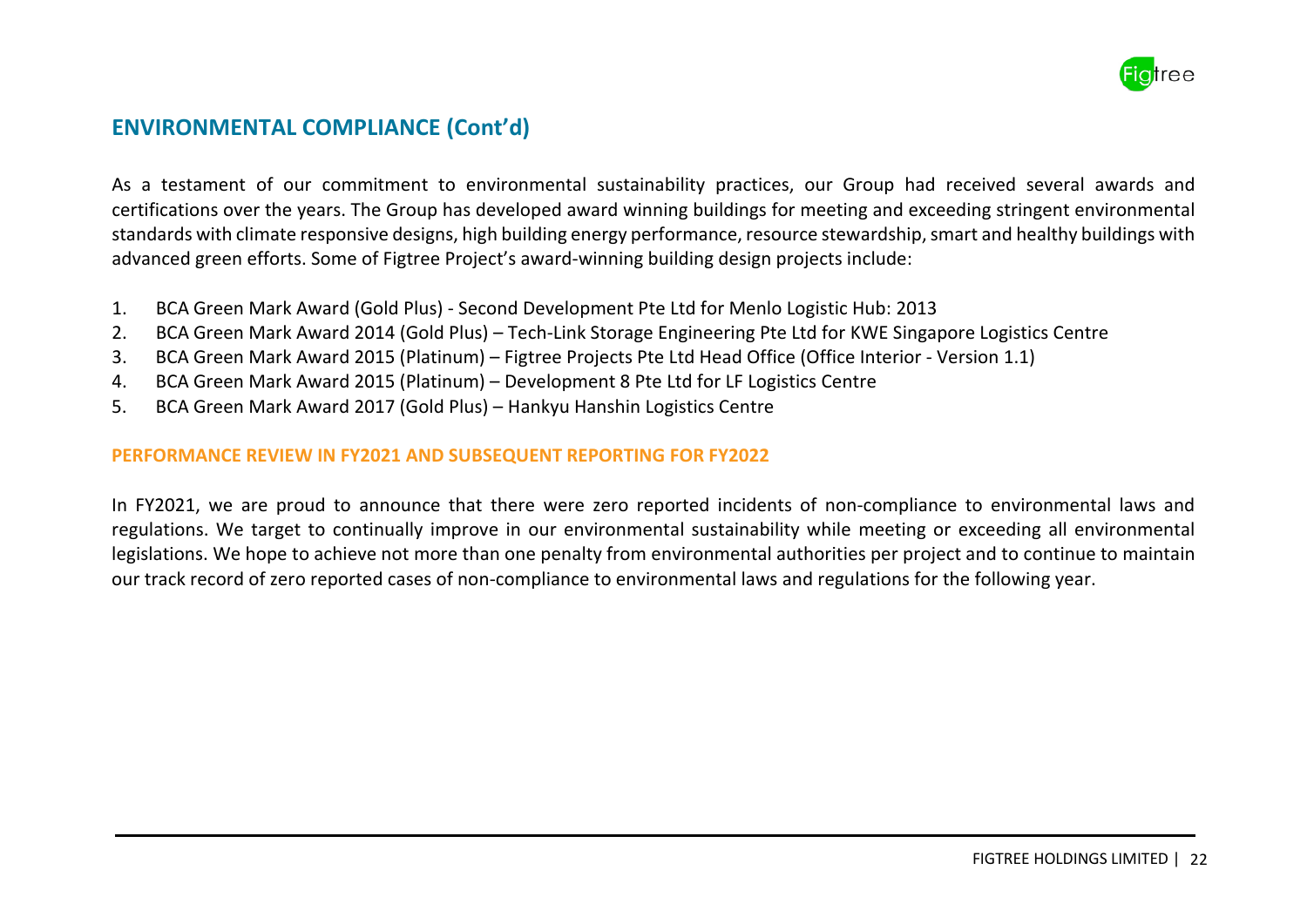

#### **EMPLOYMENT**

We consider our employees to be the backbone and foundation of our business, and strongly believe we should invest in them. A key component of our success is the ability to attract, retain, and develop our employees by providing them with opportunities and resources they need to achieve their potential. The retention and recruitment of diversified talents help to foster innovation and growth within an organisation by bringing in different ideas and perspectives. Having a committed workforce is a key component to our sustainable growth, and we believe it to be one of our most valuable assets.

Human Resource policies are reviewed regularly to ensure they are in line with prevailing fair employment practices recommended or required by the Ministry of Manpower. We also give our employees the opportunity to thrive, advance and reach their full potential. Examples include having training programmes in place which include but not limited to, upskilling training from reputable organisations such as Nanyang Technological University, the Singapore Civil Defence Force and BCA. Our goal is to hire capable employees by identifying selective skill sets, conducting comprehensive interviews and setting transparent, measurable and realisable performance targets, reviews and training programs.

We believe that employees are the crux of Company's long-term success. Hence, we firmly believe in offering competitive compensation packages and benefits in attracting and retaining the best talents. Our Employee Handbook outlines the full-time benefits which includes comprehensive work injury compensation insurance, the Figtree Employee Share Option scheme, and parental leave scheme just to name a few.

We are constantly listening to our employees' concerns and feedbacks to better understand their expectations. As part of the performance evaluation and meeting with employees, we gather feedback to improve on any expectation gaps, as well as to understand how we can empower our employee in achieving their personal and corporate growth. At Figtree, we recognise that through open communication, we can establish and provide an inclusive work environment for our employees.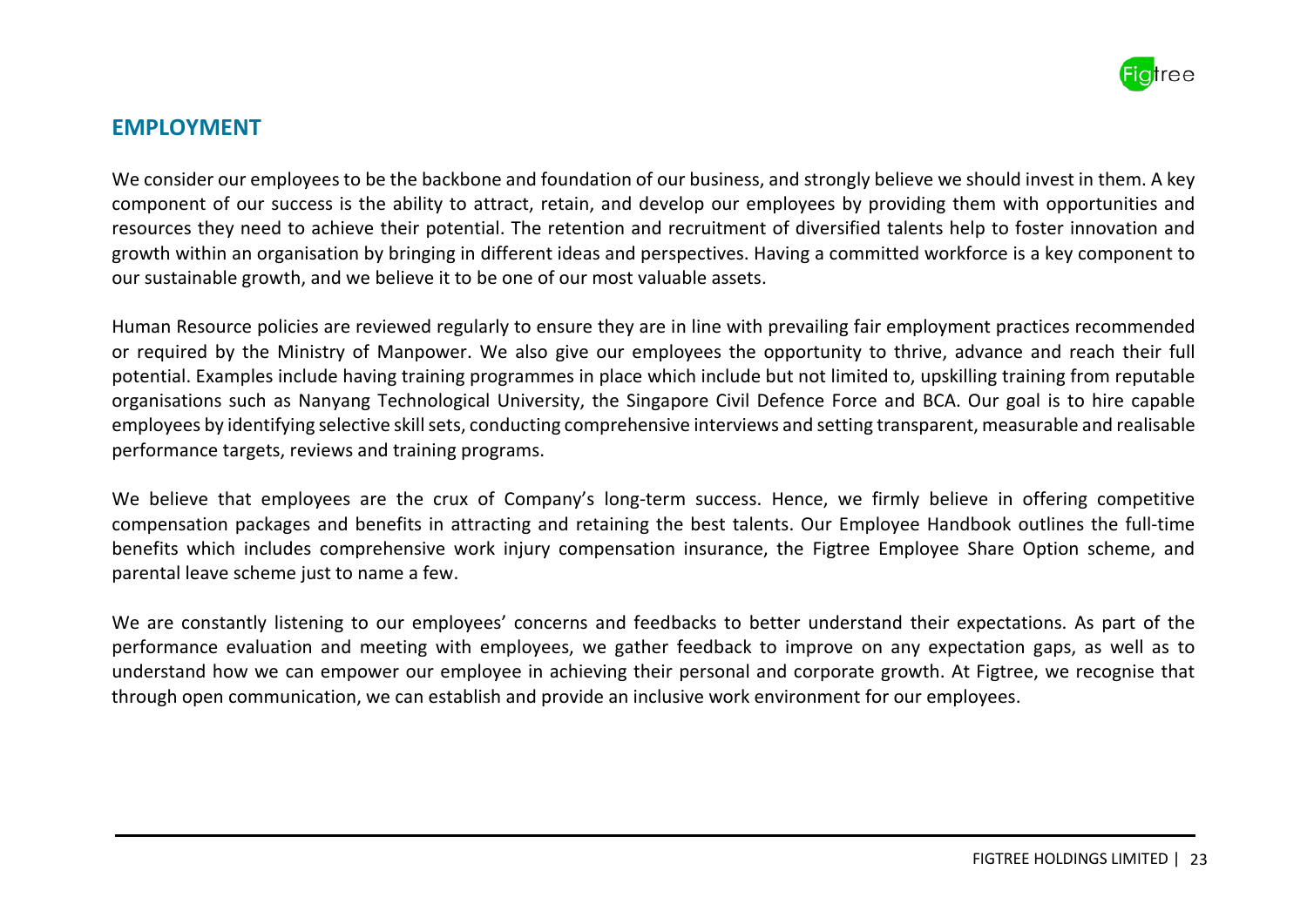

In view of COVID-19, we have adhered to the government's COVID-19 measures and regulations. At the organisation level, employees are required to submit their health and travel declarations for those who have travelled to known affected areas as well as those who may have upcoming travel plans. This allowed us to identify individuals who might have a higher risk of exposure to COVID-19. In line with COVID-19 measures implemented by the government, we have also implemented flexible work arrangements where possible and have staggered working hours to minimise our employees' exposure to the public during working hours.

At the workplace, we have also imposed safe physical distancing measures, mandated mask-wearing as well as increased the frequency of cleaning at common spaces. As restrictions ease, we will continue to monitor the changes in government regulations closely and adhere to the changes on safe management measures promptly and strictly.

#### **PERFORMANCE REVIEW IN FY2021**

It has been a challenging time for Singapore, as well as other countries around the world, due to the COVID-19 outbreak. We managed to maintain nearly the same number of employees in FY2021 compared to FY2020 due to business reliefs implemented by the Singapore Government, such as the Enhanced Wage Credit Schedule and Jobs Support Scheme. Please refer to the next page for the percentage of employees by gender, age group and employment category.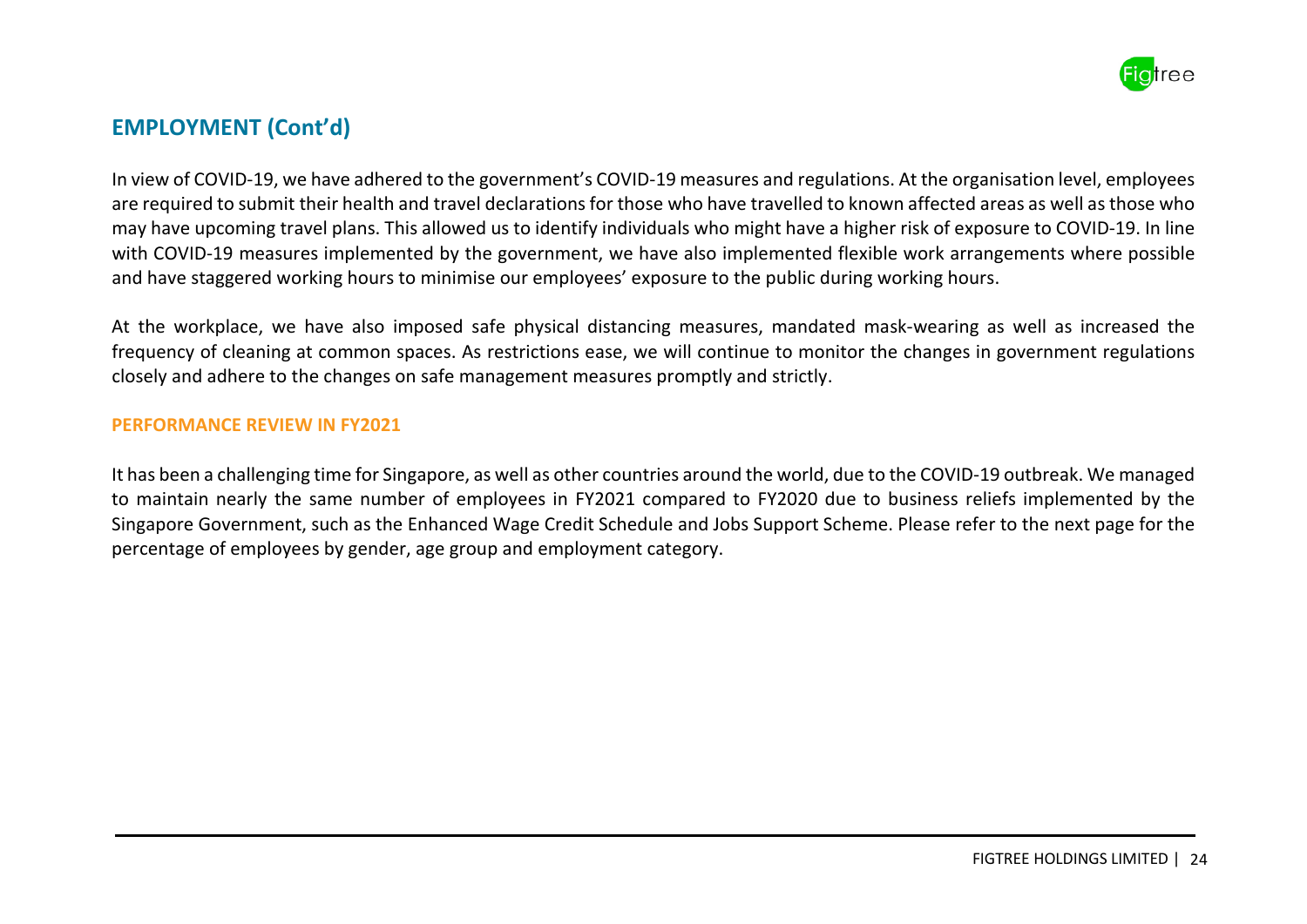



**WORKFORCE BY AGE GROUP**

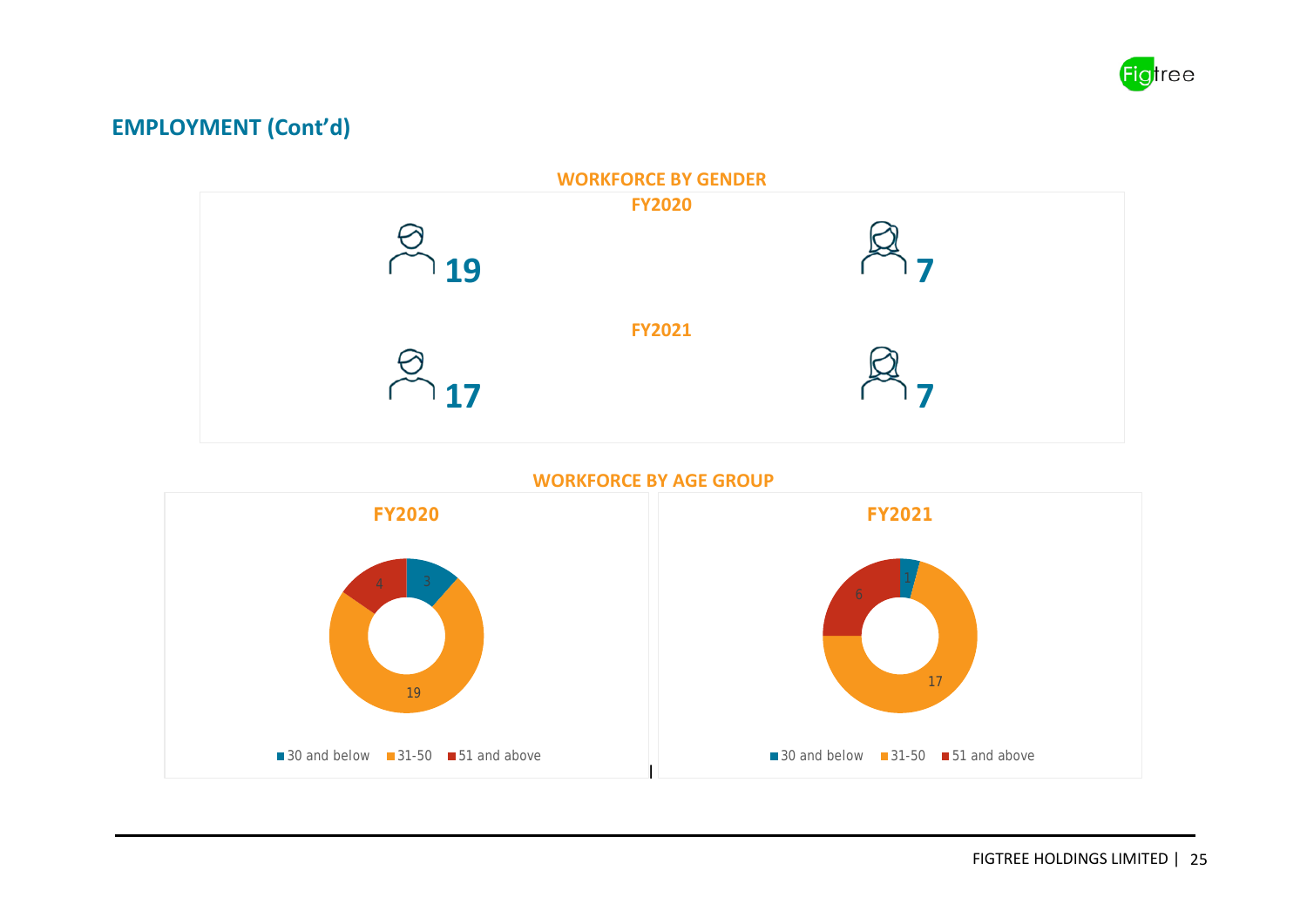

#### **WORKFORCE BY EMPLOYMENT CATEGORY**

|                                   | <b>FY2020</b><br>Male<br><b>Female</b> |  | <b>FY2021</b> |        |
|-----------------------------------|----------------------------------------|--|---------------|--------|
|                                   |                                        |  | <b>Male</b>   | Female |
| <b>Management level and above</b> | --                                     |  | --            |        |
| <b>Executives</b>                 |                                        |  |               |        |

#### **EMPLOYEE TURNOVER RATE**

|           | <b>FY2020</b><br><b>Male</b><br>Female |                          | <b>FY2021</b> |        |
|-----------|----------------------------------------|--------------------------|---------------|--------|
|           |                                        |                          | Male          | Female |
| Singapore | 26.32%                                 | $\overline{\phantom{0}}$ | 47.53%        | 13.97% |

#### **NEW EMPLOYEE HIRES**

|              | <b>FY2020</b>                                        |        | <b>FY2021</b>            |                          |  |
|--------------|------------------------------------------------------|--------|--------------------------|--------------------------|--|
|              | <b>Male</b>                                          | Female | <b>Male</b>              | Female                   |  |
| 30 and below |                                                      |        | $\overline{\phantom{0}}$ |                          |  |
| 31-50        |                                                      |        |                          | -                        |  |
| 51 and above | $\overline{\phantom{0}}$<br>$\overline{\phantom{0}}$ |        | $\overline{\phantom{0}}$ | $\overline{\phantom{0}}$ |  |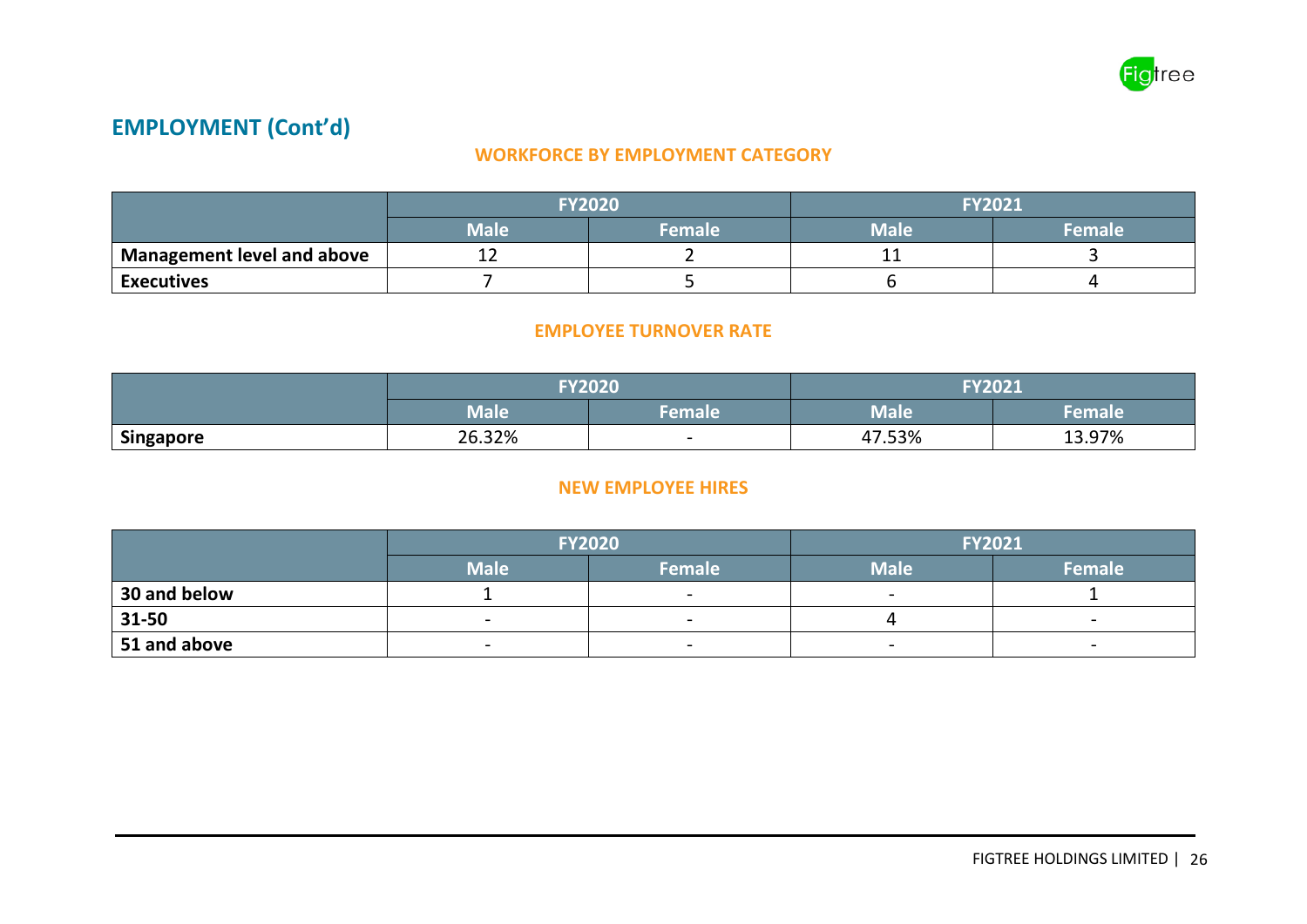

#### **PARENTAL LEAVE**

|              |                                                                                       | <b>FY2020</b> |        | <b>FY2021</b> |               |
|--------------|---------------------------------------------------------------------------------------|---------------|--------|---------------|---------------|
|              |                                                                                       | <b>Male</b>   | Female | <b>Male</b>   | <b>Female</b> |
| A            | No. of employees entitled to parental leave                                           |               |        |               |               |
| B            | No. of employees that took parental leave                                             |               |        |               |               |
| $\mathsf{C}$ | No. of employees entitled to parental leave and were still<br>employed as at year end |               |        |               |               |
| D            | No. of employees that were still employed 12 months after<br>return to work           |               |        |               |               |
| E            | <b>Return to work rate</b>                                                            | 100%          | 100%   | 100%          | 100%          |
|              | <b>Retention rate</b>                                                                 | 43%           | 60%    | 67%           | 100%          |

#### **SUBSEQUENT REPORTING FOR FY2022**

The Group aims to maintain our staff retention policy and continue to keep staff attrition as low as possible. We are committed to continuing the practice of fair recruitment and selection process for our employees. As restriction eases, we will review and look out for opportunities to engage our employees and venture to hold more company activities to bond and promote work-life balance.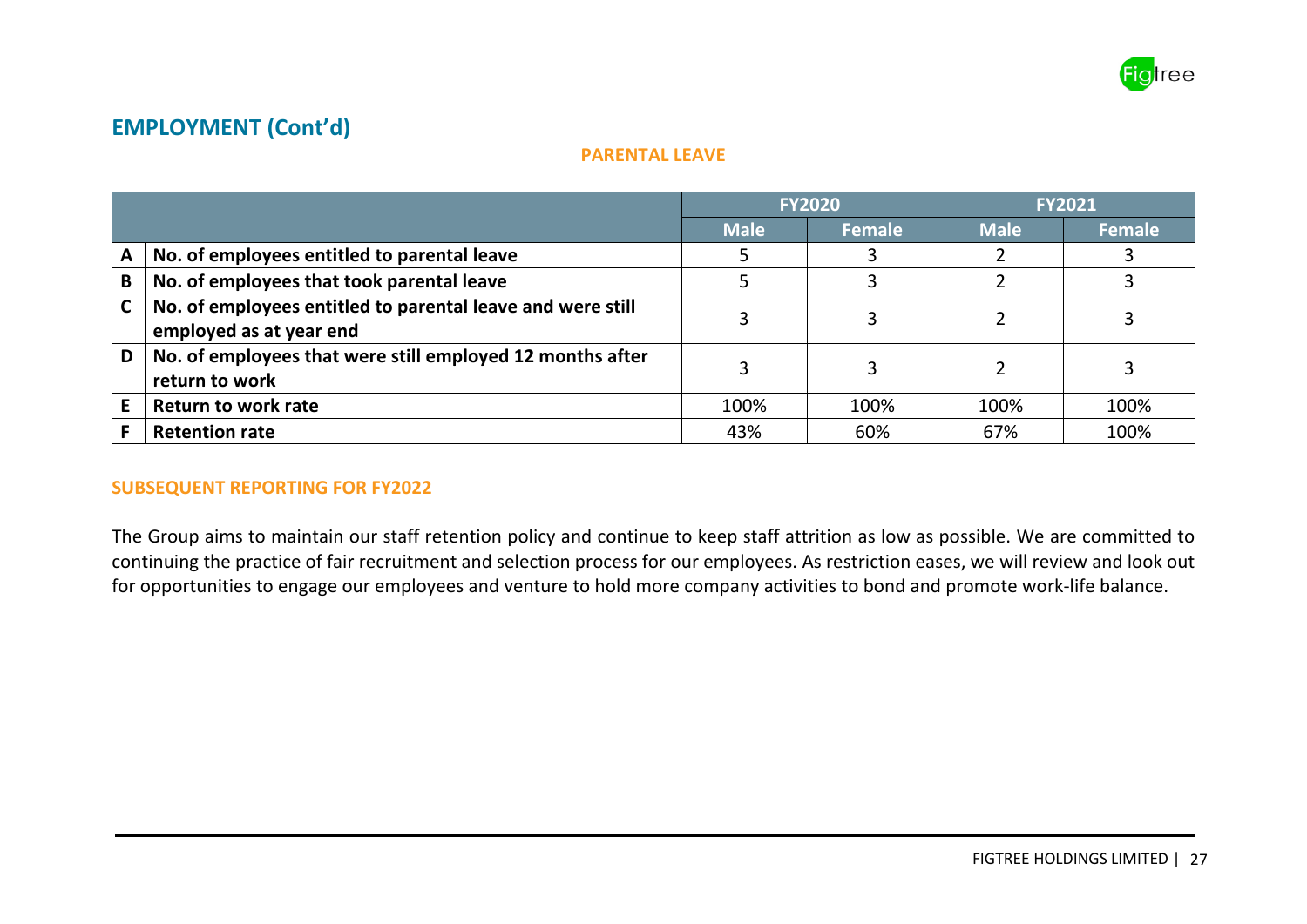

### **TRAINING AND EDUCATION**

Through training and education, we believe that it enhances employees' productivity as they are better equipped with necessary skillsets to perform their duties dutifully. Training and education also helps improve employees' work satisfaction as employees gain a sense of belonging as they bond with their colleagues through these training sessions. Therefore, the Company recognises and places high importance to training and education.

All new employees will undergo an on-boarding orientation where they familiarise themselves with the new work environment, culture as well as with their roles. During the orientation, we also introduce the Group's key policies and proceduresfor all employees to adhere to such as the employee welfare and benefits schemes, our integrated management system which includes our health and safety programmes, as well as a safety orientation and site security procedures.

For existing employees, there would be periodic trainings provided to ensure that our employees are kept up to date with new changes in relation to their specific roles. Our Group's Human Resource department also seeks feedback from employees and management, while also keeping abreast of new developments in the industry, to coordinate and provide current and relevant trainings for staff.

Every year, performance appraisals are performed to assess employee's performance as well as to identify any skills gap. Any skill gaps will be addressed through learning and development programmes. In FY2021, we have conducted and coordinated 24 training and development programmes for our employees, which have developed our employees in few aspects such as leadership, technical and information technological skills. Please refer to the information on the next page for the list of training and development programmes conducted in FY2021.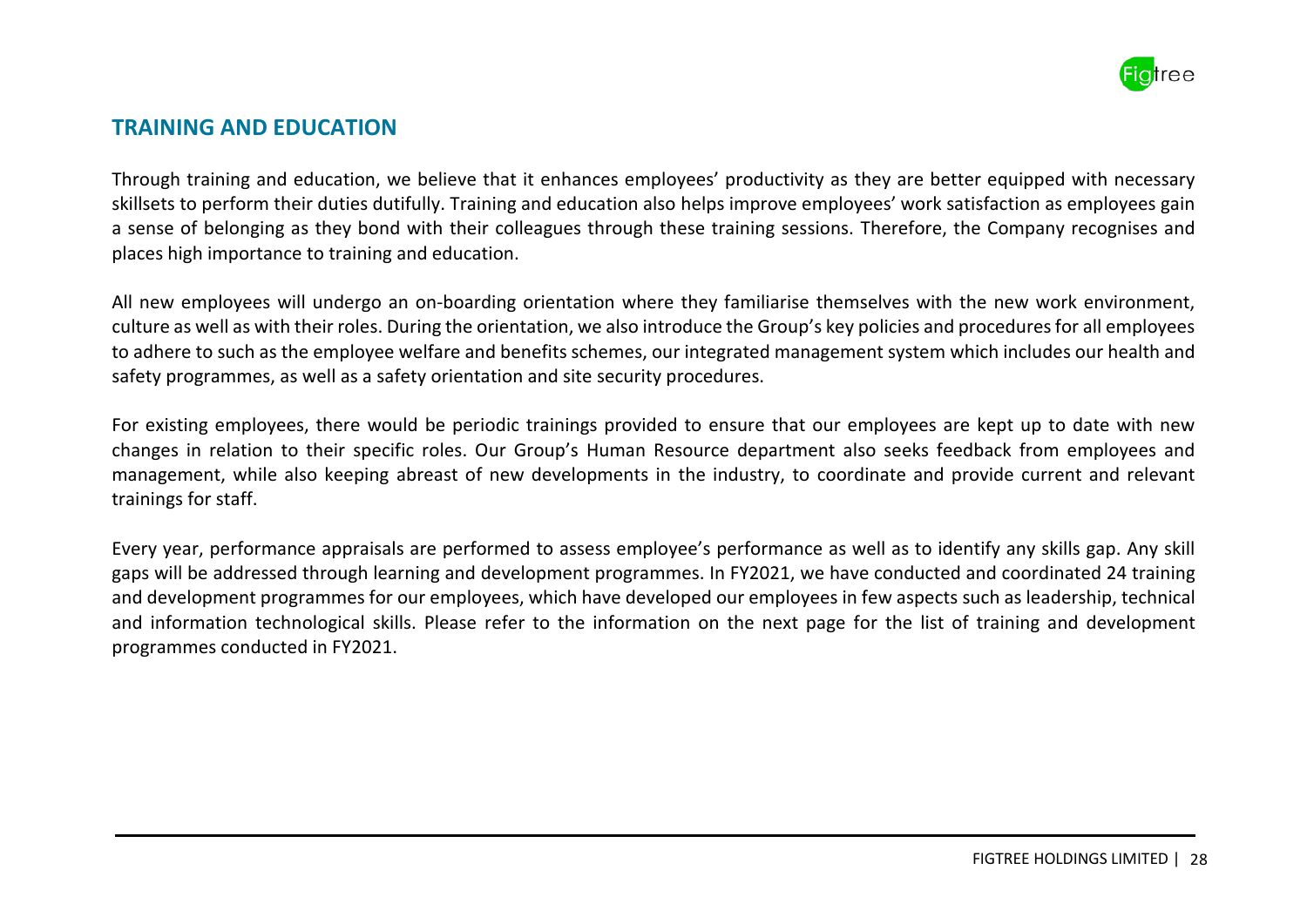

### **TRAINING AND EDUCATION (Cont'd)**

#### **TRAINING AND DEVELOPMENT PROGRAMMES IN FY2021**

| 1. 2nd Run of LTA Technical Webinar for Industry Professional -<br><b>Towards Self-Directed Design of Commuter Facilities</b> | 13. Managing data breaches and reputational risk in a<br>pandemic |
|-------------------------------------------------------------------------------------------------------------------------------|-------------------------------------------------------------------|
| 2. Built Environment and Property Prospects Seminar 2021                                                                      | 14. Fire Safety Workshop for Building Professionals               |
| 3. Technical Webinar on Emerging Technologies for                                                                             | 15. Manage Workplace Safety and Health in Construction Sites      |
| <b>Construction in Singapore</b>                                                                                              | 16. Antigen Rapid Test (ART) Swabbing & Supervision for Built     |
| 5. BCA Industry Sharing Session on BP/TOP Practices and                                                                       | Environment                                                       |
| <b>Regulatory Updates</b>                                                                                                     | 17. Accounting for Deferred Taxation under FRS 12 Income          |
| 6. Internal Auditor Training for ISO9001, 14001 & 45001                                                                       | Taxes                                                             |
| 7. Preparedness and Response to Biological Terrorism at                                                                       | 18. Design for Safety (Dfs) for PMEs (Professional, Manager and   |
| Workplaces                                                                                                                    | Executive)                                                        |
| 8. Transfer Pricing: Understanding COVID-19 Positions of OECD                                                                 | 19. Supervision of Strengthening Works                            |
| and the IRAS and their Impact on Business                                                                                     | 20. Precast Construction and Supervision                          |
| 9. COVID-19 Vaccination: Impact and Implications for                                                                          | 21. Drywall Installation including Wet Areas Application          |
| <b>Businesses</b>                                                                                                             | 22. Integrated Digital Delivery (IDD) - Harnessing Computational  |
| 10. Seismic Isolation Design                                                                                                  | Design to Enhance Project Delivery                                |
| 11. Webinar on Community of Practice (COP) on Safe                                                                            | 23. Code of Ethics for WSH Trainers                               |
| <b>Management Measures</b>                                                                                                    | 24. Understanding Green Mark 2021                                 |
| 12. Managing data breaches and reputational risk in a                                                                         |                                                                   |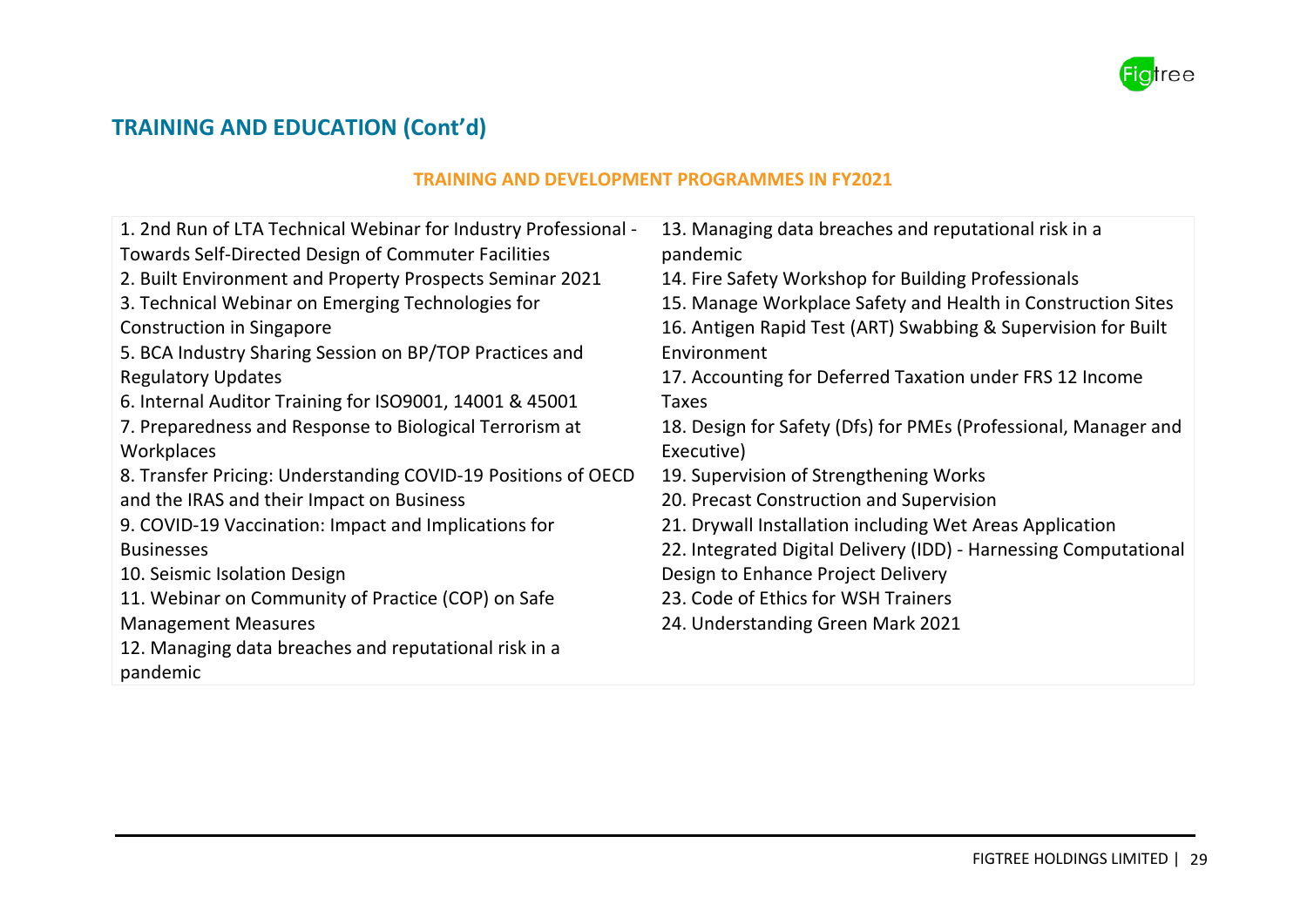

### **TRAINING AND EDUCATION (Cont'd)**

#### **PERFORMANCE REVIEW IN FY2020**

The table below shows the average number of training hours in FY2020 and FY2021. While physical training opportunities in FY2021 were limited due to the prevailing COVID-19 restrictions, we have managed to maintain consistent overall average training hours for our employees at 17.4 hours, compared to 17.2 hours in FY2020. We are optimistic that in FY2022, we will be able conduct more trainings physically as COVID-19 restriction eases.

#### **AVERAGE TRAINING HOURS PER EMPLOYEE**

|                | <b>FY2020</b> | <b>FY2021</b> |
|----------------|---------------|---------------|
| Male           | 18.6 hours    | 17.2 hours    |
| Female         | 13.5 hours    | 17.8 hours    |
| <b>Overall</b> | 17.2 hours    | 17.4 hours    |

#### **SUBSEQUENT REPORTING FOR FY2021**

With the government announcement in relaxation of measures, we hope to conduct more trainings physically and ensure that all employees are given the opportunity to attend relevant training and career development programmes. We also aim to maintain the current level of training hours per employees by incorporating employee feedback into our training program, to ensure that the training provided is current and beneficial.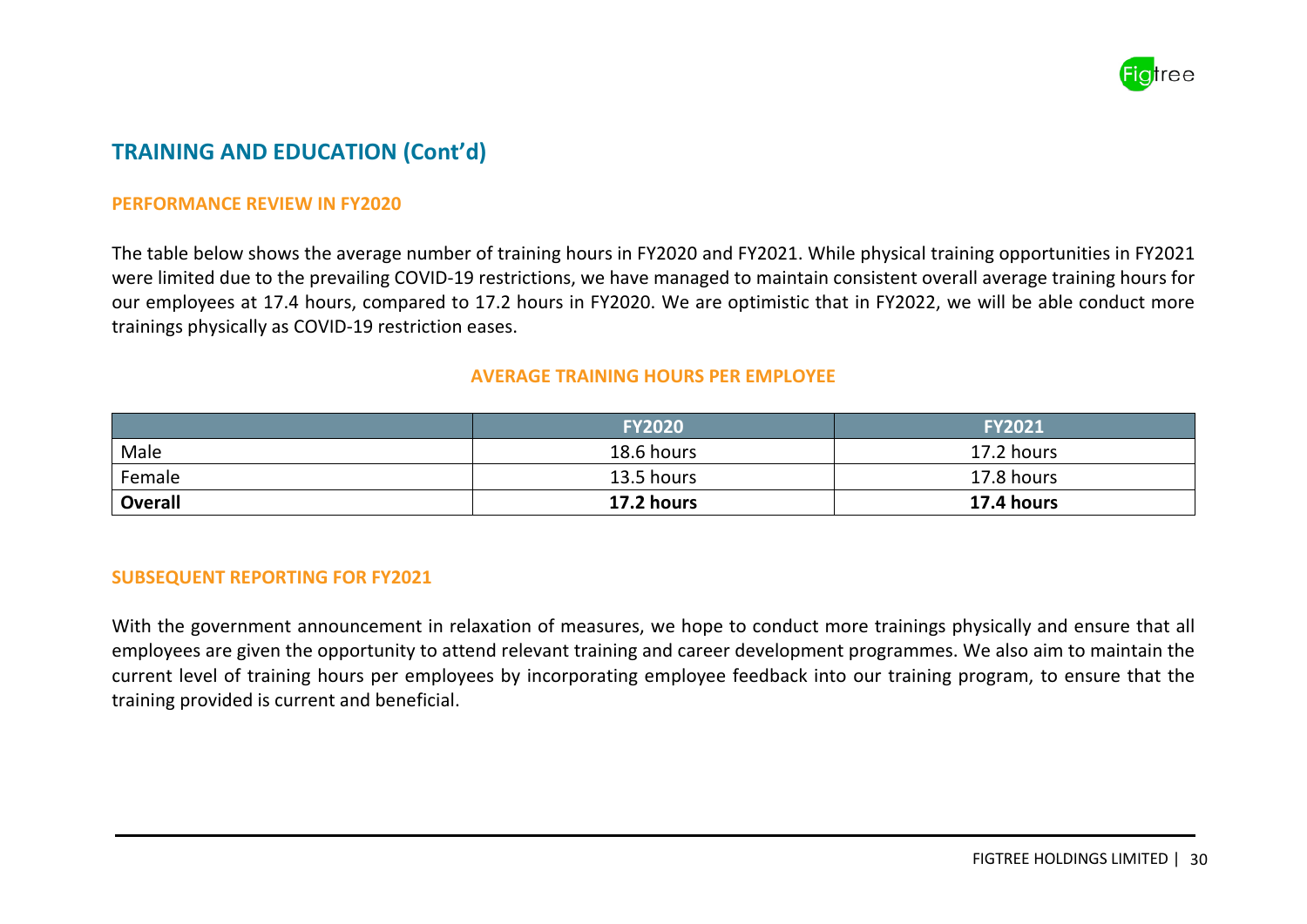

### **GLOBAL REPORTING INITIATIVE (GRI) CONTENT INDEX**

| <b>GRI Standard</b>       | <b>Disclosure</b>                                                   | Page Reference and Reasons for Omission, if applicable                                       |  |
|---------------------------|---------------------------------------------------------------------|----------------------------------------------------------------------------------------------|--|
| <b>GENERAL DISCLOSURE</b> |                                                                     |                                                                                              |  |
| GRI 102: General          | <b>Organizational Profile</b>                                       |                                                                                              |  |
| Disclosures 2016          | 102-1 Name of the organisation                                      | Cover Page                                                                                   |  |
|                           | 102-2 Activities, brands, products, and services                    | Page 6                                                                                       |  |
|                           | 102-3 Location of headquarters                                      | Page 6                                                                                       |  |
|                           | 102-4 Location of operations                                        | Page 6                                                                                       |  |
|                           | 102-5 Ownership and legal form                                      | Page 6                                                                                       |  |
|                           | 102-6 Markets served                                                | Page 6                                                                                       |  |
|                           | 102-7 Scale of the organisation                                     | Pages 6, 14 and Annual Report 2021 - Financial Statements: Balance<br><b>Sheets</b>          |  |
|                           | 102-8 Information on employees and other workers                    | Pages 23-27                                                                                  |  |
|                           | 102-9 Supply chain                                                  | Page 8                                                                                       |  |
|                           | 102-10 Significant changes to the organisation and its supply chain | N/A. There were no significant changes to the organisation and its<br>supply chain in FY2021 |  |
|                           | 102-11 Precautionary principle or approach                          | Page 9                                                                                       |  |
|                           | 102-12 External initiatives                                         | Page 7                                                                                       |  |
|                           | 102-13 Membership of associations                                   | Page 7                                                                                       |  |
|                           | <b>Strategy</b>                                                     |                                                                                              |  |
|                           | 102-14 Statement from senior decision maker                         | Page 2 and 3                                                                                 |  |
|                           | <b>Ethics and Integrity</b>                                         |                                                                                              |  |
|                           | 102-16 Values, principles, standards, and norms of behaviour        | Page 6                                                                                       |  |
|                           | Governance                                                          |                                                                                              |  |
|                           | 102-18 Governance structure                                         | Page 10 and Annual Report 2021 - Board of Directors                                          |  |
|                           | <b>Stakeholder Engagement</b>                                       |                                                                                              |  |
|                           | 102-40 List of stakeholder groups                                   | Pages 11-12                                                                                  |  |
|                           | 102-41 Collective bargaining agreements                             | N/A. None of our employees are covered by collective bargaining<br>agreement in FY2021.      |  |
|                           | 102-42 Identifying and selecting stakeholders                       | Pages 11-12                                                                                  |  |
|                           | 102-43 Approach to stakeholder engagement                           | Pages 11-12                                                                                  |  |
|                           | 102-44 Key topics and concerns raised                               | Pages 11-12                                                                                  |  |
|                           | <b>Reporting Practice</b>                                           |                                                                                              |  |
|                           | 102-45 Entities included in the consolidated financial statements   | Annual Report 2021 - Corporate Structure                                                     |  |
|                           | 102-46 Defining report content and topic boundaries                 | Page 4                                                                                       |  |
|                           | 102-47 List of material topics                                      | Page 13                                                                                      |  |
|                           | 102-48 Restatements of information                                  | Page 15                                                                                      |  |